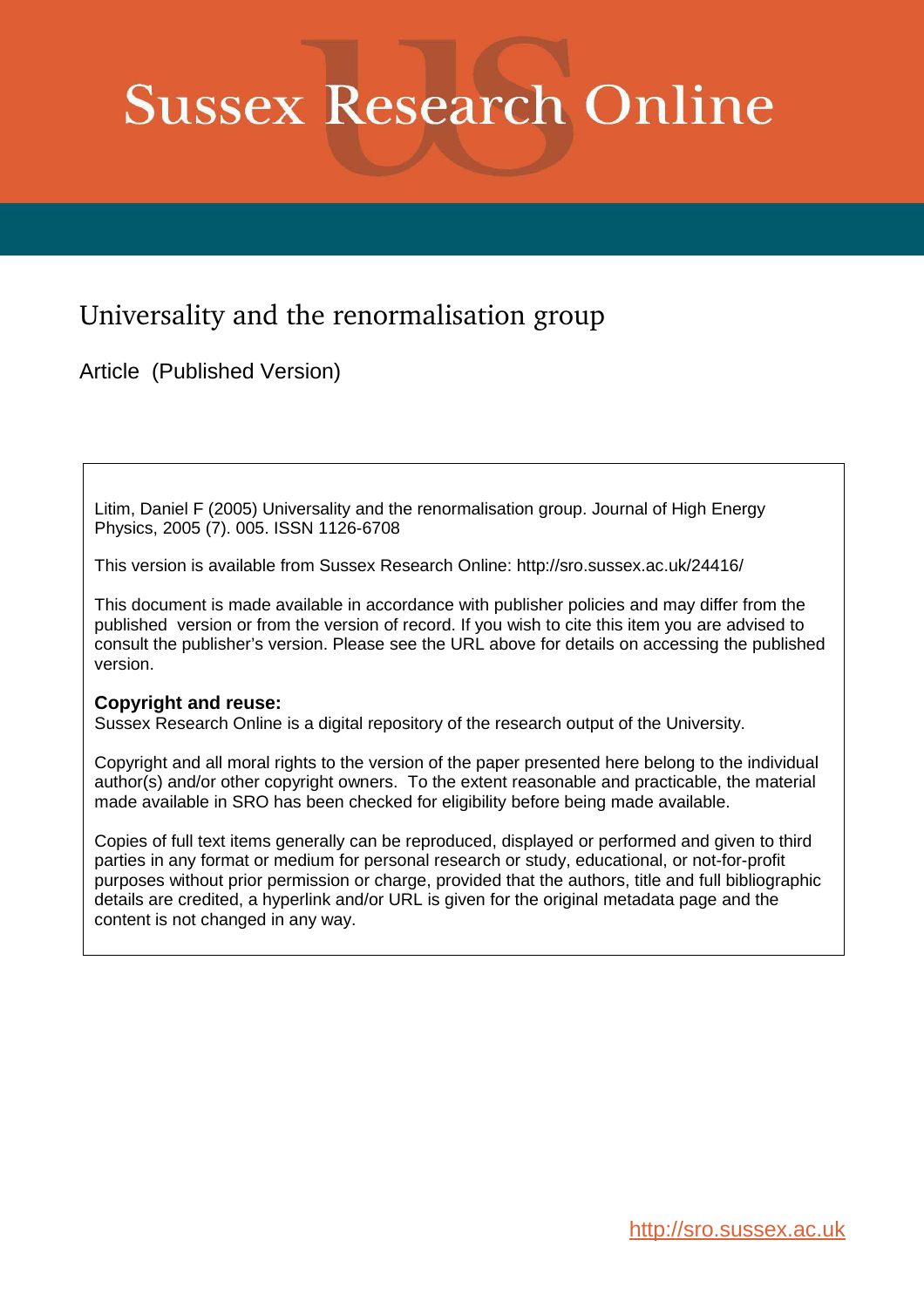## **IOP**science

Universality and the renormalisation group

This content has been downloaded from IOPscience. Please scroll down to see the full text.

View [the table of contents for this issue](http://iopscience.iop.org/1126-6708/2005/07), or go to the [journal homepage](http://iopscience.iop.org/1126-6708) for more

Download details:

IP Address: 84.92.41.220 This content was downloaded on 19/06/2014 at 08:58

Please note that [terms and conditions apply.](iopscience.iop.org/page/terms)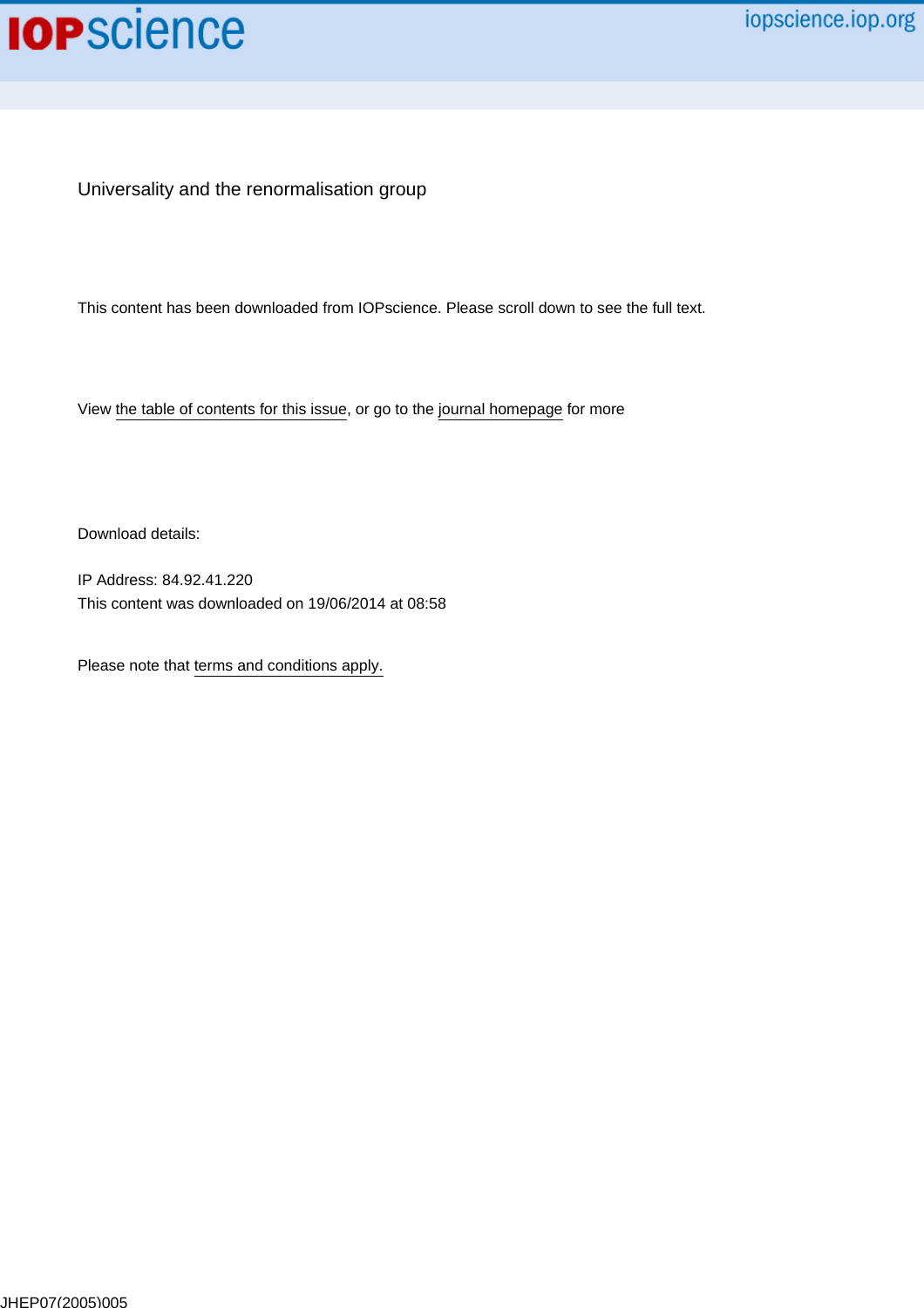<span id="page-2-0"></span>

Published by Institute of Physics Publishing for SISSA

Received: April 1, 2005 Accepted: June 7, 2005 PUBLISHED: July 4, 2005

### Universality and the renormalisation group

#### Daniel F. Litim

School of Physics and Astronomy, University of Southampton Southampton SO17 1BJ, U.K., and Theory Division, CERN CH-1211 Geneva 23, Switzerland E-mail: [daniel.litim@cern.ch](mailto:daniel.litim@cern.ch)

Abstract: Several functional renormalisation group (RG) equations including Polchinski flows and Exact RG flows are compared from a conceptual point of view and in given truncations. Similarities and differences are highlighted with special emphasis on stability properties. The main observations are worked out at the example of  $O(N)$  symmetric scalar field theories where the flows, universal critical exponents and scaling potentials are compared within a derivative expansion. To leading order, it is established that Polchinski flows and ERG flows — despite their inequivalent derivative expansions — have *identical* universal content, if the ERG flow is amended by an adequate optimisation. The results are also evaluated in the light of stability and minimum sensitivity considerations. Extensions to higher order and further implications are emphasized.

Keywords: [Nonperturbative Effects, Field Theories in Lower Dimensions,](http://jhep.sissa.it/stdsearch) [Renormalization Group.](http://jhep.sissa.it/stdsearch)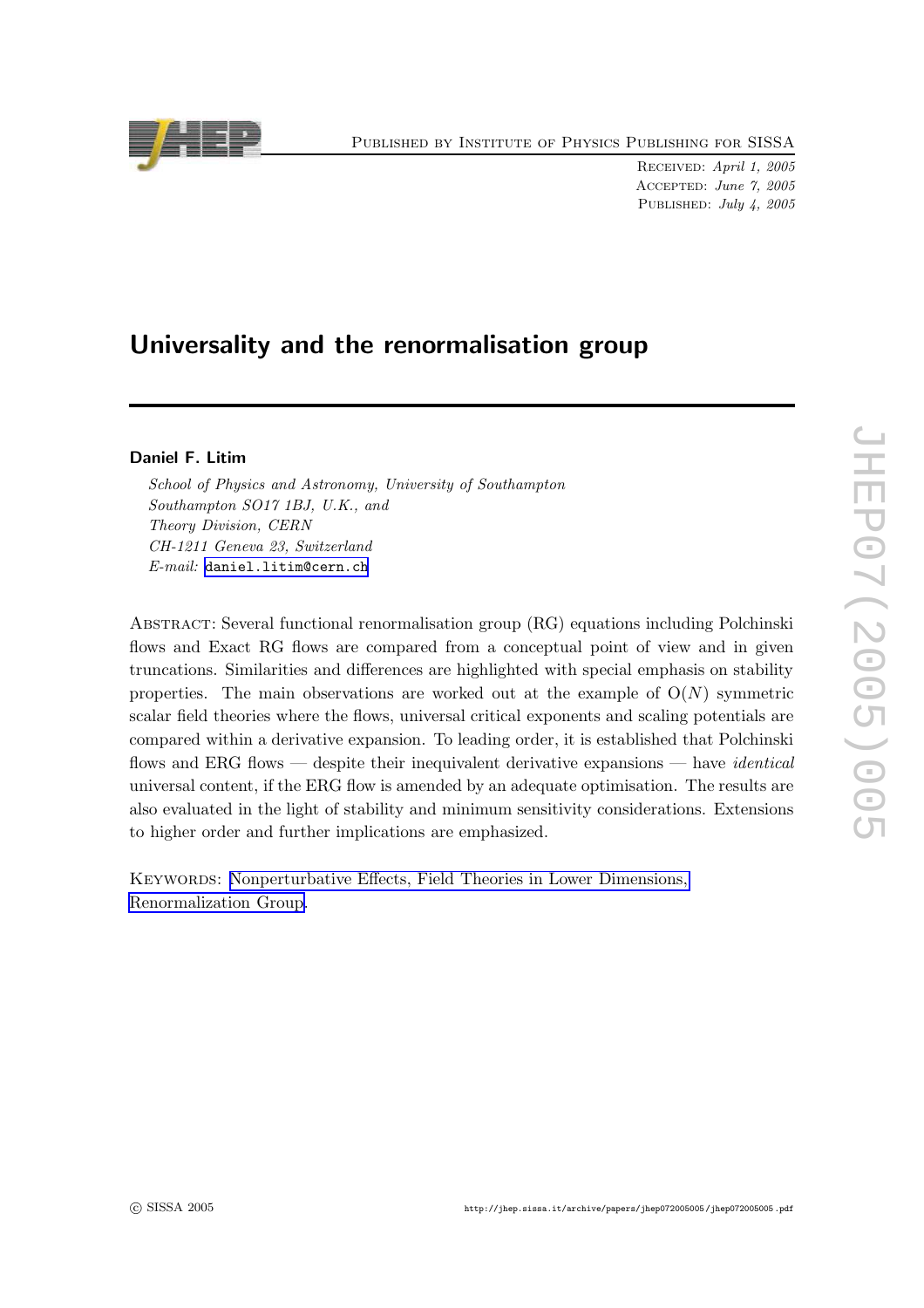#### <span id="page-3-0"></span>**Contents**

| 1. Introduction               | 1                       |
|-------------------------------|-------------------------|
| 2. Generalities               | $\overline{2}$          |
| 3. Derivative expansion       | $\overline{\mathbf{4}}$ |
| 4. Universality               | 6                       |
| 5. Stability                  | 9                       |
| 6. Extensions                 | 11                      |
| 7. Discussion and conclusions | 13                      |

#### 1. Introduction

It is an experimental fact that physical correlation lengths are diverging in the vicinity of a critical point like a second order phase transition. The absence of dimensionful length scales implies scale invariance of physical correlation functions. Then, properties of physical systems close to a scaling regime or a critical point are characterised by universal exponents and scaling laws [\[1\]](#page-15-0).

In quantum field theory, functional methods like the renormalisation group are important tools in the study of strongly coupled systems and critical phenomena. The wilsonian renormalisation group is based on the successive integrating-out of momentum degrees of freedom from a path integral representation of the theory, thereby interpolating between a given classical theory and the full quantum effective action  $[2-5]$  $[2-5]$  $[2-5]$  $[2-5]$  (for reviews, see [[6\]](#page-15-0)). The strength of these methods is their flexibility when it comes to approximations, in particular for theories with strong couplings or large correlation lengths. Furthermore, powerful optimisation criteria are available to increase the reliability within given truncations  $[7-9]$  $[7-9]$  $[7-9]$  $[7-9]$ . Wilsonian flows play an important role in the study of universal scaling phenomena in gaugetheories and gravity  $[10-12]$  $[10-12]$  $[10-12]$  $[10-12]$ .

In this Letter, we compare different implementations of a wilsonian cut-off, the Exact Renormalisation Group based on an infrared momentum cut-off for the full effective action  $\Gamma$ , and the Polchinski renormalisation group based on an ultraviolet momentum cut-off for the action S. Both approaches correspond to exact flows, meaning that the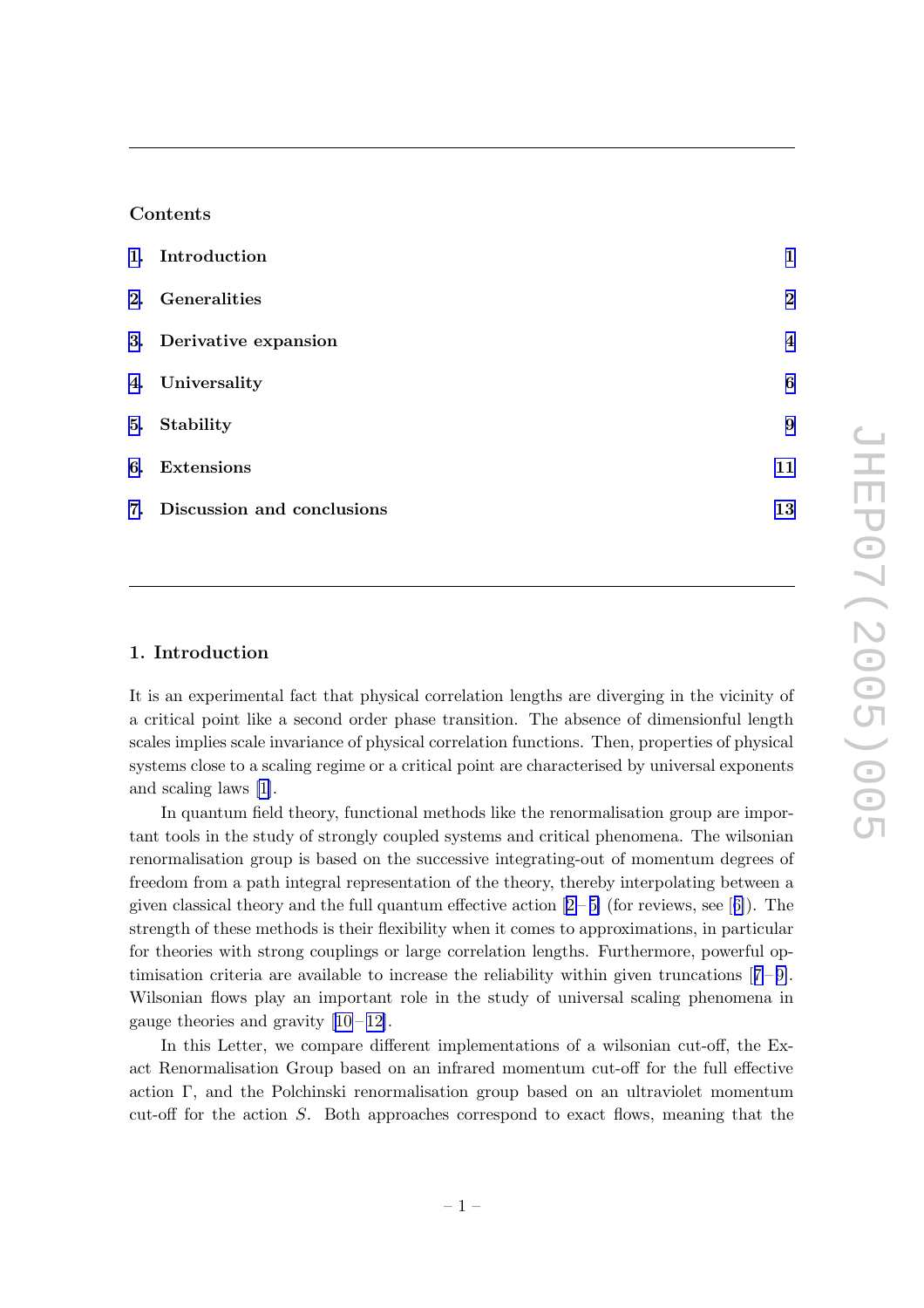<span id="page-4-0"></span>endpoint of the fully integrated flow is given by the physical theory. This equivalence, in general, is lost in given truncations due to the qualitative differences in these approaches. We analyse the structural differences both in the full flows and within a derivative expansion. We also establish the remarkable result that the universal information encoded within the Polchinski renormalisation group to leading order in a derivative expansion is equivalent to the Exact Renormalisation Group, if the latter is amended by an adequate optimisation. Extensions to higher order and further implications of this result are equally discussed.

#### 2. Generalities

Wilsonian flows are based on integrating-out momentum modes from a path integral representation of quantum field theory. A wilsonian flow connects a short-distance effective action - typically the classical action - with the full physical theory. Given that the main physical information is contained in the integrated flow, the key properties of the different implementations proposed in the literature deserve a more detailed study.

The Exact Renormalisation Group is based on a cutoff term  $\Delta S_k = \frac{1}{2} \int \phi R \phi$ , added to the Schwinger functional. The operator  $R(q)$  introduces a momentum cutoff at momentum scale  $q^2 \approx k^2$ . This induces a k-dependence on the level of the effective action. In its modern form, the flow for an effective action  $\Gamma_k$  for bosonic fields  $\phi$  is given by the simple one-loopexpression  $[3-5]$  $[3-5]$  $[3-5]$  $[3-5]$ 

$$
\partial_t \Gamma_k[\phi] = \frac{1}{2} \operatorname{Tr} \frac{1}{\Gamma_k^{(2)} + R} \partial_t R \,. \tag{2.1}
$$

Here,  $t \equiv \ln k$  is the logarithmic scale parameter, and the trace denotes a loop integration and a sum over fields and indices, and  $\Gamma_k^{(2)}[\phi](p,q) \equiv \delta^2 \Gamma_k/\delta \phi(p) \delta \phi(q)$ . The cutoff function R obeys  $R(q^2) \to 0$  as  $k^2/q^2 \to 0$ ,  $R(q^2) > 0$  as  $q^2/k^2 \to 0$ , and  $R(q^2) \to \infty$  as  $k \to \Lambda$ , and can be chosen freely elsewise (see[[7,](#page-15-0) [13\]](#page-16-0) for more details). This ensures that the flow is well-defined, thereby interpolating between an initial action at  $k = \Lambda$  in the ultraviolet (UV) and the full quantum effective action in the infrared (IR). In momentum space, the flow ([2.1](#page-3-0)) receives its main contributions for momenta in the vicinity of  $q^2 \approx k^2$ , because large momentum modes are suppressed by  $\partial_t R,$  and small momentum modes are suppressed because  $R$  is an IR cutoff.

The flow  $(2.1)$  depends on fields and couplings only through the full propagator. More generally, any exact RG flow for  $\Gamma_k$  with a one-loop structure always depends linearly on the full propagator, and hence on the inverse of  $\Gamma_k^{(2)}$  [[13](#page-16-0)]. The linear dependence on the full propagator implies that an exact flow for  $\Gamma_k$  is small whenever the full propagator is quantitatively small in the momentum regime where  $\partial_t R$  is peaked, e.g. for large fields or strong coupling. Hence, the wilsonian flow ([2.1\)](#page-3-0) is essentially local both in field- and momentum-space. Owing to this structure, the flow is amiable to truncations local in the fields (vertex functions) in the range where ([2.1\)](#page-3-0) is non-trivial. An integration of the flow in given truncations requires a good control over the full propagator. The stability of  $(2.1)$  $(2.1)$ in the regions of momentum- and field-space where it is non-trivial — is controlled by the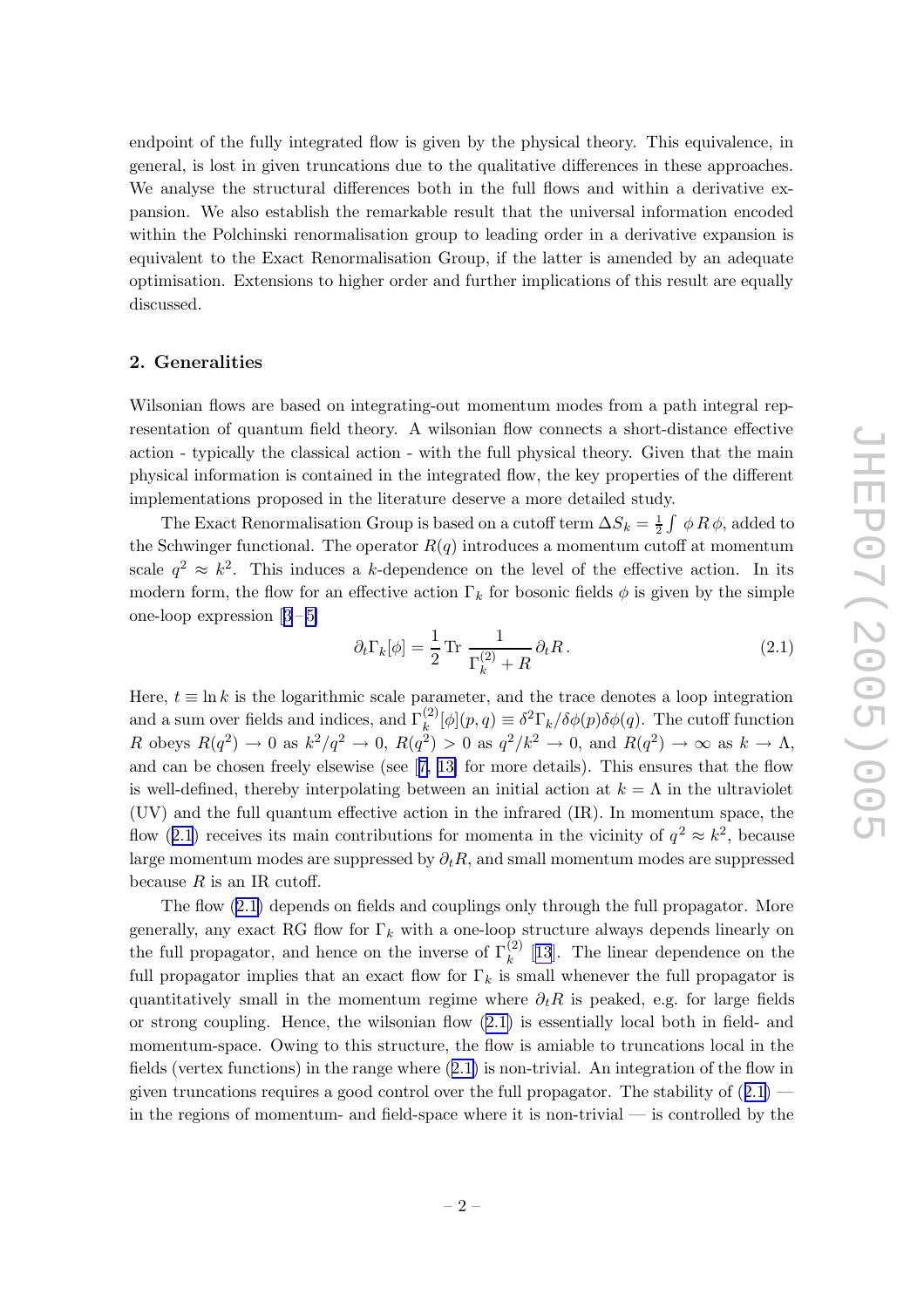<span id="page-5-0"></span>cutoff propagator, and hence by the momentum cutoff R [[7\]](#page-15-0). Therefore, the convergence of truncated flows can be increased by appropriate choices of R. Efficient optimisation criteriabased on the flow are available  $[7-9]$  $[7-9]$  $[7-9]$  $[7-9]$ .

A different version of an exact renormalisation group has been introduced by Polchin-ski[[2\]](#page-15-0), and is based on an ultraviolet regulator  $K(q^2/\Lambda^2)$  for propagators in the path integral, where  $\Lambda$  denotes the ultraviolet scale parameter. The Polchinski flow equation for the wilsonian action  $S_{\Lambda}[\phi]$  for a scalar field theory is given by [\[14\]](#page-16-0)

$$
\partial_t S_{\Lambda}[\phi] = \frac{1}{2} \text{Tr } \partial_t P_{\Lambda}(q) \left[ S_{\Lambda}^{(1)}(q) S_{\Lambda}^{(1)}(-q) - S_{\Lambda}^{(2)}(q, -q) - 2(P_{\Lambda}(q))^{-1} \phi(q) S_{\Lambda}^{(1)}(q) \right], \tag{2.2}
$$

where  $S^{(1)}[\phi](q) \equiv \delta S[\phi]/\delta \phi(q)$ ,  $P_{\Lambda}(q) = K(q^2/\Lambda^2)/q^2$  and  $t \equiv \ln \Lambda$ . The cutoff function K is chosen such that high momentum modes are suppressed,  $K(q^2/\Lambda^2) \to \infty$  as  $q^2/\Lambda^2 \to$ 0. The scale dependence introduced via K induces the scale dependence of  $S_{\Lambda}[\phi]$  on  $\Lambda$ . By construction, the flow equation ([2.2](#page-4-0)) is exact in the same sense as the ERG flow  $(2.1).$  $(2.1).$ 

The Polchinski flow  $(2.2)$  $(2.2)$  $(2.2)$  depends on the fields via functional derivatives of  $S$  — linearly through the operators  $S^{(2)}$  and  $P_{\Lambda}^{-1}$  $S^{(1)} \circ S^{(1)}$ , and non-linearly through  $S^{(1)} S^{(1)}$ . Each of these terms can grow large for large fields and/or large couplings, even in the momentum regime where  $\partial_t P_\Lambda$  is non-vanishing. In general, they do not cancel amongst each other. Hence, the right-hand side of ([2.2\)](#page-4-0) remains non-trivial in large parts of field space. This makes it more difficult, within given truncations, to identify stable flows or regions in field space where the flow remains small. On the other hand, the polynomial non-linearities in  $(2.2)$  $(2.2)$ are simpler than those in [\(2.1\)](#page-3-0) as they do not involve an inverse of  $S^{(n)}$ , also leading to a smaller number of different terms in the flow for a *n*-point function  $\partial_t S^{(n)}$  for sufficiently large *n*. These aspects have been considered as a major benefit of the Polchinski flow, e.g. [\[14](#page-16-0)]. Below, we shall see that it is precisely the non-linear dependence of ([2.1\)](#page-3-0) on the inverse of  $\Gamma_k^{(2)}$  which implies stability of the flow, whereas the polynomial non-linearities in [\(2.2](#page-4-0)) are responsible for less stable solutions.

Flow equations based on a proper-time regularisation have received considerable interest recently  $[16-19]$  $[16-19]$  $[16-19]$ . They derive from a proper-time regularisation of the effective action validto one-loop order [[16](#page-16-0)]. Any proper-time flow at momentum scale  $k$  can be represented in the basis of

$$
\partial_t \Gamma_k[\phi] = \frac{1}{2} \operatorname{Tr} \left( \frac{k^2}{k^2 + \Gamma_k^{(2)}/m} \right)^m , \qquad (2.3)
$$

or linear combinations thereof, where the parameter  $m \geq 1$  characterises the momentum cutoff[[18, 13\]](#page-16-0). Path integral derivations of proper-time flows have been worked out in[[18, 13](#page-16-0), [19\]](#page-16-0). In their simplest form, they make use of background fields, where plain momenta $q^2$  in the cutoff is replaced by  $\Gamma_k^{(2)}[\phi]$  evaluated at some background field [[13\]](#page-16-0). Therefore, an exact proper-time flow contains additional flow terms proportional to  $\partial_t \Gamma_k^{(2)}$ k on its right-hand side [\[19\]](#page-16-0). Implicit to this approach is that differences between fluctuation and background field are neglected. The proportionality of ([2.3\)](#page-4-0) to (powers of) the full propagator is responsible for an increased suppression of the flow at large fields or couplings with increasing m. In this respect, proper-time flows are similar to ERG flows and,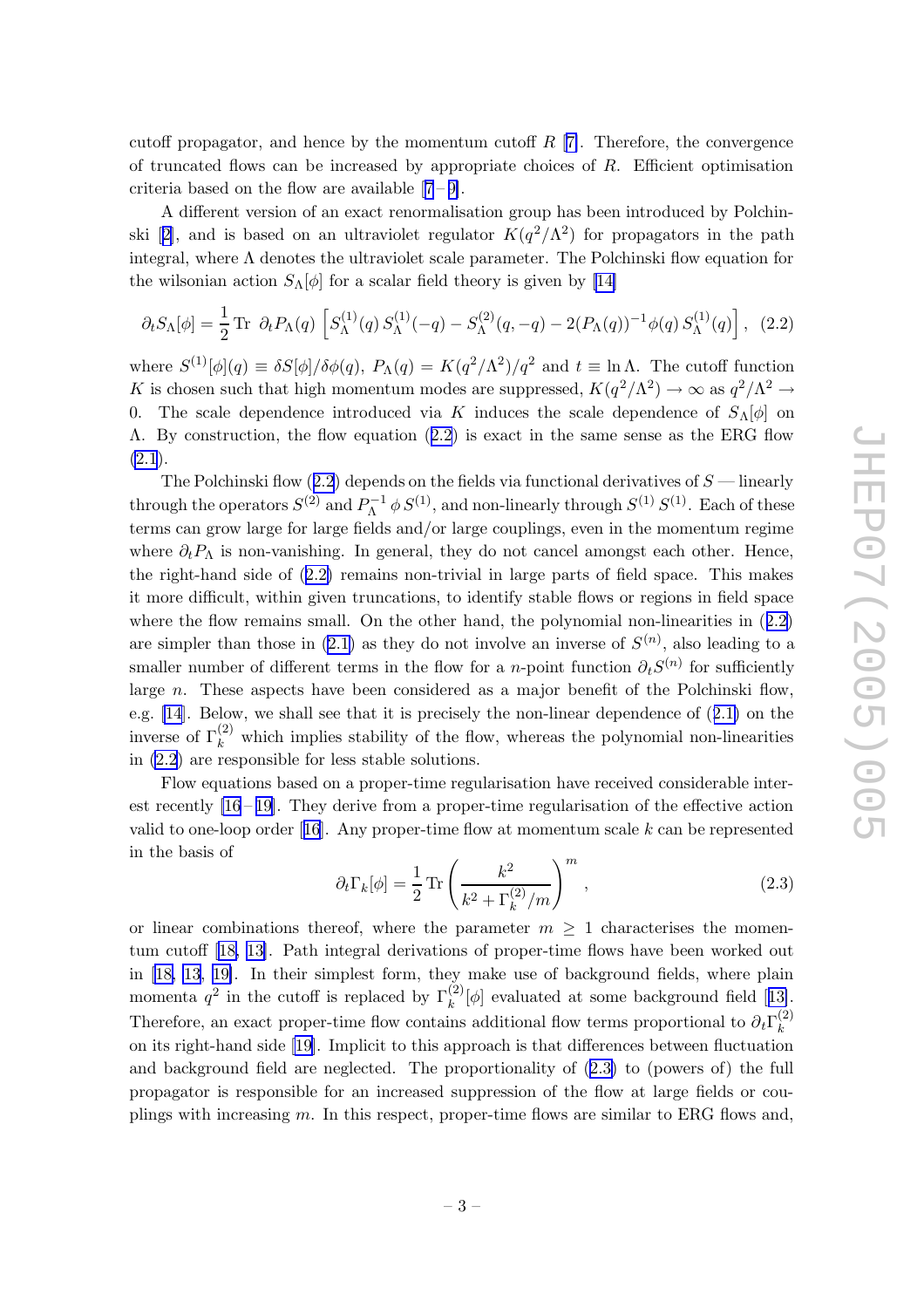<span id="page-6-0"></span>consequently, allow for analogous optimisations [[8,](#page-15-0) [20\]](#page-16-0). Given the established link between exact proper time flows and ERG flows, it suffices, in the remainder, to elaborate on the differences between  $(2.1)$  $(2.1)$  and  $(2.2)$  $(2.2)$ .

#### 3. Derivative expansion

Both ([2.1\)](#page-3-0) and ([2.2](#page-4-0)) are exact flows. In consequence, the physical content of the fully integrated flows should be identical. This equivalence, in general, cannot be maintained within specific approximations, unavoidable as soon as either method is applied to a nontrivial physical problem. In order to highlight the similarities and differences between ([2.1\)](#page-3-0) and [\(2.2\)](#page-4-0), we study both flows for an O(N) symmetric real scalar field  $\phi^a$ ,  $a = 1, \ldots, N$ , in d dimensions within a derivative expansion [[21\]](#page-16-0), which is the most commonly used expansion scheme for critical phenomena (see also[[10,](#page-15-0) [22\]](#page-16-0)). A priori, little is known about its convergence as there is no small expansion parameter associated to it [[20\]](#page-16-0). The ERG flow for  $\Gamma_k$ , and the Polchinski flow for  $S_\Lambda$  are linked by a Legendre transform and additional momentum-dependent field rescalings. This implies that derivative expansions for the ERG and the Polchinski RG are inequivalent. To leading order in the derivative expansion, an Ansatz for the effective action  $\Gamma_k$  contains a standard kinetic term and the effective potential  $U_k$ ,

$$
\Gamma_k = \int d^d x \left( U_k(\bar{\rho}) + \frac{1}{2} \partial_\mu \phi^a \partial_\mu \phi_a \right), \tag{3.1}
$$

where  $\bar{\rho} = \frac{1}{2} \phi^a \phi_a$ . Introducing dimensionless variables  $\rho = \bar{\rho} k^{2-d}$ ,  $U(\bar{\rho}) = u(\rho) k^d$ , and using  $(2.1)$ , the flow equation for the effective potential is

$$
\partial_t u + du - (d - 2)\rho u' = (N - 1)\ell(\omega_1) + \ell(\omega_2)
$$
\n(3.2)

with  $\omega_1 = u'$  and  $\omega_2 = u' + 2\rho u''$ . The function  $\ell(\omega)$  encodes the non-trivial flow, and reads

$$
\ell(\omega) = v_d \int_0^\infty dy \, y^{d/2} \, \frac{\partial_t r(y)}{y(1+r) + \omega} \tag{3.3}
$$

with  $y \equiv q^2/k^2$ ,  $r(y) = R(q^2)/q^2$ ,  $\partial_t r(y) = -2yr'(y)$ , and  $v_d^{-1} = 2^{d+1} \pi^{d/2} \Gamma(d/2)$ . The flow [\(3.2](#page-5-0)) is a second order non-linear partial differential equation. All non-trivial information regarding the renormalisation flow and the regularisation scheme are encoded in the function ([3.3](#page-5-0)). The momentum integration is peaked and regularised for large momenta due to the cutoff term  $\partial_t r(y)$ , and for small momenta due to  $r(y)$  in the numerator.

All terms on the left-hand side of ([3.2](#page-5-0)) are cutoff independent, and display the intrinsic scaling of the variables that have been chosen for the parametrisation of the flow. By making use of rescaling in the fields and in the effective potential, the numerical factor  $\sim v_d$  can be removed. Rescalings of the fields and the infrared scale parameter cannot remove the explicit cutoff dependence in ([3.3\)](#page-5-0). The R-dependence of the flow ([3.2\)](#page-5-0) can be characterised by appropriate moments of  $R$  [[7\]](#page-15-0).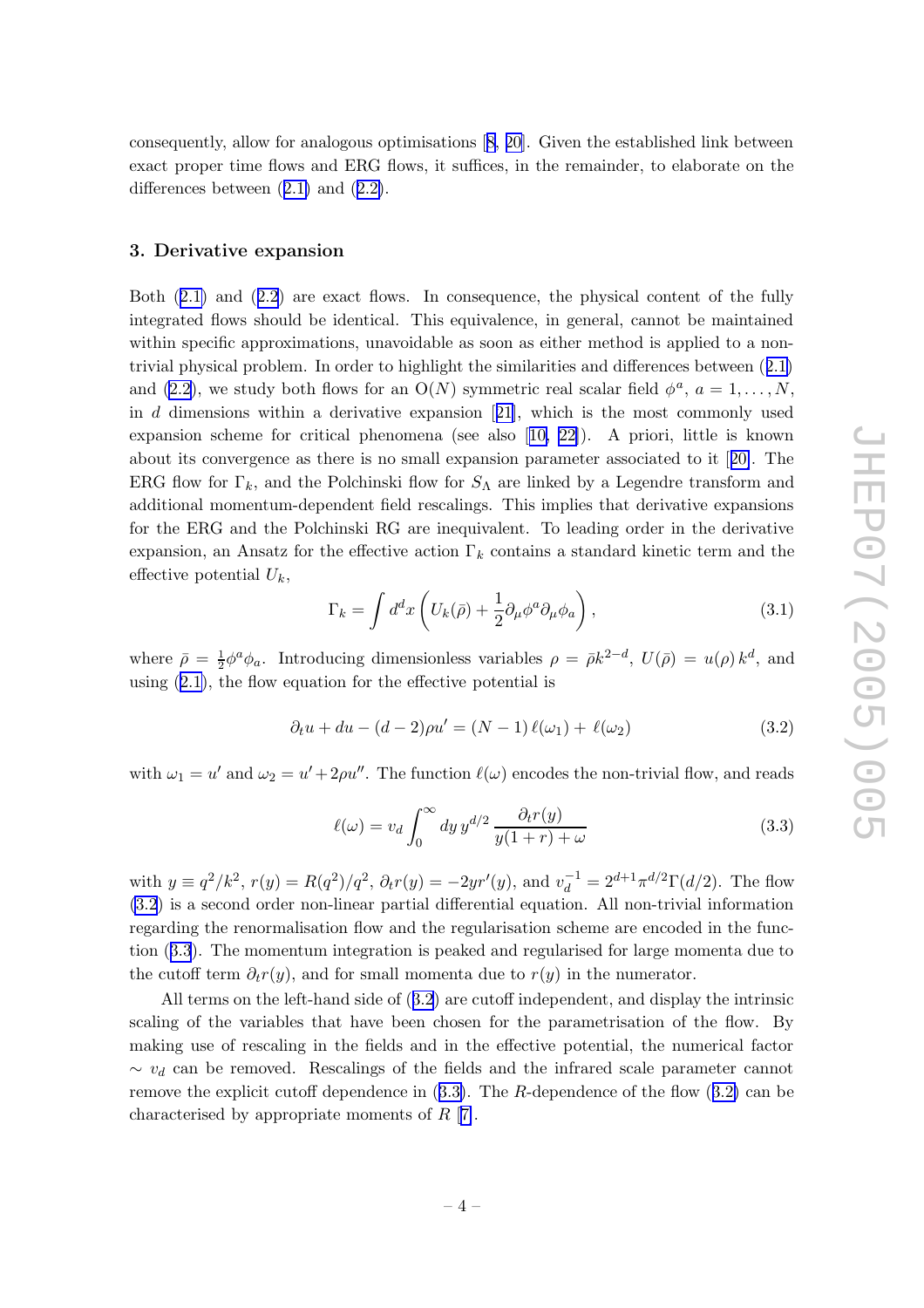<span id="page-7-0"></span>In[[7](#page-15-0)– [9,](#page-15-0) [20\]](#page-16-0), ideas have been put forward to increase the stability and physical content of truncated RG flows by choosing 'optimised' regulators R. The main observation is that the infrared cutoff R, in addition to regularising the flow, also controls its convergence and stability properties. This fact entails that specific cutoffs lead to improved results already at a fixed order in a systematic expansion. An optimisation then corresponds to identifying the RG flows with best stability properties. As an example, consider the flow [\(2.1](#page-3-0)) in an expansion in vertex functions about vanishing field. The truncated propagator is  $G_k(q^2) = (q^2 + R)^{-1}$ . Its largest contribution to the flow stems from the momentum range where  $G_k(q^2)$  is maximal. In units of k, its maximum  $C^{-1}(R) = \max_{q^2/k^2} [G_k(q^2) k^2]$ depends on the cutoff function R. Taking R such that  $C(R)$  is as large as possible stabilises the flow. Furthermore, higher order corrections are suppressed by  $C^{-1}$ . Consequently, maximising the "gap parameter"  $C(R)$  corresponds to an optimisation,

$$
C_{\text{max}} = \max_{R} C(R), \qquad (3.4)
$$

and cutoffs R which obey  $C(R) = C_{\text{max}}$  are refered to as solutions of the optimisation condition. This condition requires an appropriate normalisation for the cutoff, typically  $R(q^2 = ck^2) = ck^2$  $R(q^2 = ck^2) = ck^2$  $R(q^2 = ck^2) = ck^2$  for some  $c > 0$  [[7](#page-15-0), [8](#page-15-0)]. To leading order, optimised cutoffs are independent of the specific theory studied. Note that ([3.4\)](#page-6-0) is a very mild condition: it only fixes one parameter in  $R$  out of infinitely many. This implies that the subspace of optimised cutoffs is still infinite dimensional. For more details, we refer to  $[7-9]$  $[7-9]$  $[7-9]$ .

Optimised flows have a number of interesting properties: their radius of convergence for amplitude expansions is increased [[7\]](#page-15-0), they factorise thermal and quantum fluctuations in the flow [\[8\]](#page-15-0), they entail a minimum sensitivity condition[[9\]](#page-15-0), they improve the derivative expansion [\[20\]](#page-16-0), they lead to a fast decoupling of heavy modes, and they lead to an improved approach to convexity for theories with spontaneous symmetry breaking. An important optimised cutoff is given by [\[8\]](#page-15-0)

$$
R_{\rm opt}(q^2) = (k^2 - q^2) \theta(k^2 - q^2).
$$
 (3.5)

In momentum space, the cutoff  $(3.5)$  is distinguished because it solves  $(3.4)$  $(3.4)$  in the entire domain  $q^2 < k^2$ , and not only at the minimum of the inverse cutoff propagator. Hence, [\(3.5](#page-6-0)) implements the gap criterion in a global manner. In the space of all optimised cutoff propagators, the cutoff ([3.5\)](#page-6-0) corresponds to the convex hull of optimised inverse cutoff propagators (cf. figure [1](#page-8-0) in[[8\]](#page-15-0)), reflecting the extremal property of ([3.5\)](#page-6-0). In more physical terms, the cutoff [\(3.5\)](#page-6-0) leaves the propagation of large momentum modes  $q^2 > k^2$  unchanged,  $q^2 + R \approx q^2$ . In turn, the propagation of infrared modes with  $q^2 < k^2$  is cut off leading to an effective mass term  $q^2 + R \approx k^2$ . When expressed in terms of ([3.5](#page-6-0)), the flow ([3.2\)](#page-5-0) becomes

$$
\partial_t u + du - (d-2)\rho u' = \frac{N-1}{1+u'} + \frac{1}{1+u'+2\rho u''}.
$$
\n(3.6)

The numerical factor  $4v_d/d$  has been absorbed into the potential and the fields by an appropriate rescaling.

Now we turn to the Polchinski flow. We use an Ansatz for  $S_{\Lambda}[\phi]$  analogous to ([3.1](#page-5-0)). For comparison with ([3.2\)](#page-5-0), we introduce the dimensionless effective potential  $u(\rho) = U_{\Lambda}/\Lambda^d$ and the dimensionless field variable  $\rho = \frac{1}{2} \phi^a \phi_a \Lambda^{2-d}$ . Then, for  $N \neq 0$ , the Polchinski flow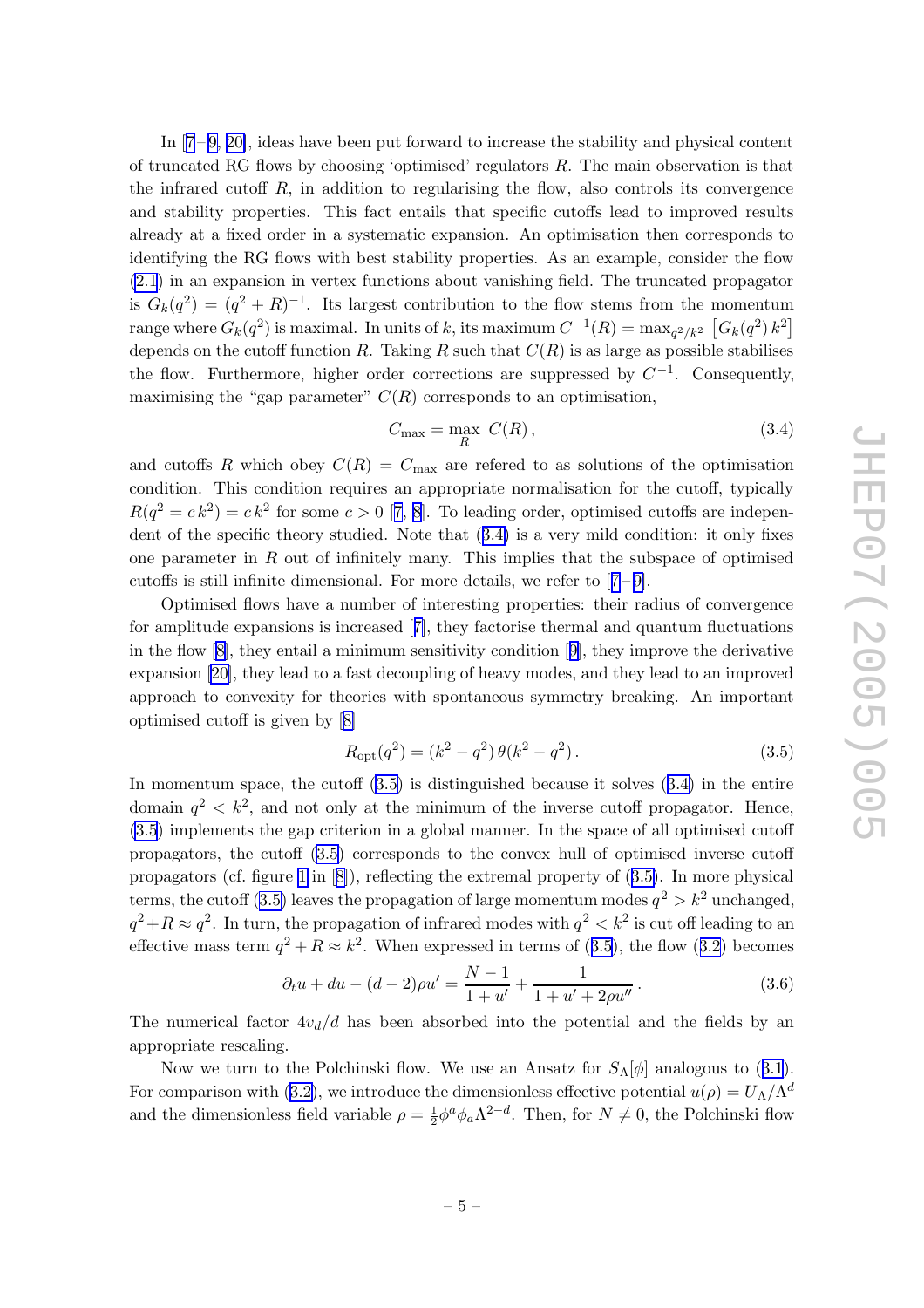<span id="page-8-0"></span>reads[[14, 23](#page-16-0), [24\]](#page-16-0)

$$
\partial_t u - du + (d-2)\rho u' = u' + \frac{2}{N}\rho u'' - 2\rho (u')^2. \tag{3.7}
$$

We also have performed a finite renormalisation of the fields and the potential. The crucial observation at this point is that the flow equation ([3.7\)](#page-7-0) is cutoff independent. The main differences and similarities between the ERG flow ([3.2\)](#page-5-0), ([3.6\)](#page-6-0) and the Polchinski flow ([3.7\)](#page-7-0) are summarised as follows:

- (i) Non-linearities The essential nonlinearities in the flows  $(3.2)$  $(3.2)$  and  $(3.7)$  $(3.7)$  are very different. For the Polchinski flow, they reduce to a quadratic term  $\sim \rho \cdot (u')^2$ . For the ERG flow, the non-linearities appear solely in a denominator, a direct consequence of the structural form of ([2.1](#page-3-0)). When expanded in powers of the fields, the flow contains all and arbitrarily high powers of  $u'$ ,  $2\rho u''$  and products thereof.
- $(ii)$  Stability The structure of the non-linearities influence the stability properties of the flows. In the strong coupling domain or at large fields, the non-trivial part of the ERG flow (the right-hand side of ([3.2\)](#page-5-0)) is small, effectively suppressed by powers of the propagator. The non-linearities of the Polchinski flow (the right-hand side of ([3.7\)](#page-7-0)) are unbounded for large fields and couplings.
- (*iii*) Cutoff independence The terms on the right-hand sides of  $(3.2)$  $(3.2)$  and  $(3.7)$  $(3.7)$  originate from the non-trivial flow of the potential and contain the essential non-linearities. Their structure constitutes the main qualitative difference between the two flows. The ERG flow [\(3.2\)](#page-5-0) depends on infinitely many moments of the regulator R. This can be seen explicitly by expanding the flow in powers of  $\omega_1$  and  $\omega_2$ . On a scaling solution, the Polchinski flow ([3.7\)](#page-7-0) is fully scheme independent. This is in marked contrast to the ERG flow, where the regulator dependence cannot be removed by rescalings of the fields. A weak scheme dependence may persist even after an integration of the truncated flow.

#### 4. Universality

Next, we switch to  $d = 3$  dimensions and compare the Polchinski and ERG flows on a quantitative level in the vicinity of a scaling solution, the Wilson-Fisher fixed point. The numerical values for universal critical exponents from Polchinski flows, due to their scheme independence to leading order in a derivative expansion, can be seen as a benchmark test for any other approach in the same approximation. For ERG flows, this check is non-trivial since [\(3.2\)](#page-5-0) depends on the cutoff.

Universal critical exponents  $\nu$  and subleading corrections-to-scaling exponents have been deduced in the literature from the non-trivial scaling solution  $\partial_t u'_* = 0$  as eigenvalues  $\lambda$ of small perturbations  $\delta u'$  around the fixed point,  $\partial_t(u'_* + \delta u') = \partial_t \delta u' = \lambda \delta u'$   $(\nu = -1/\lambda_0,$ where  $\lambda_0$  is the single negative eigenvalue). The flow  $\partial_t$   $\delta u'$  and the eigenperturbations  $\delta u'$ depend on the scaling solution  $u'_*$ .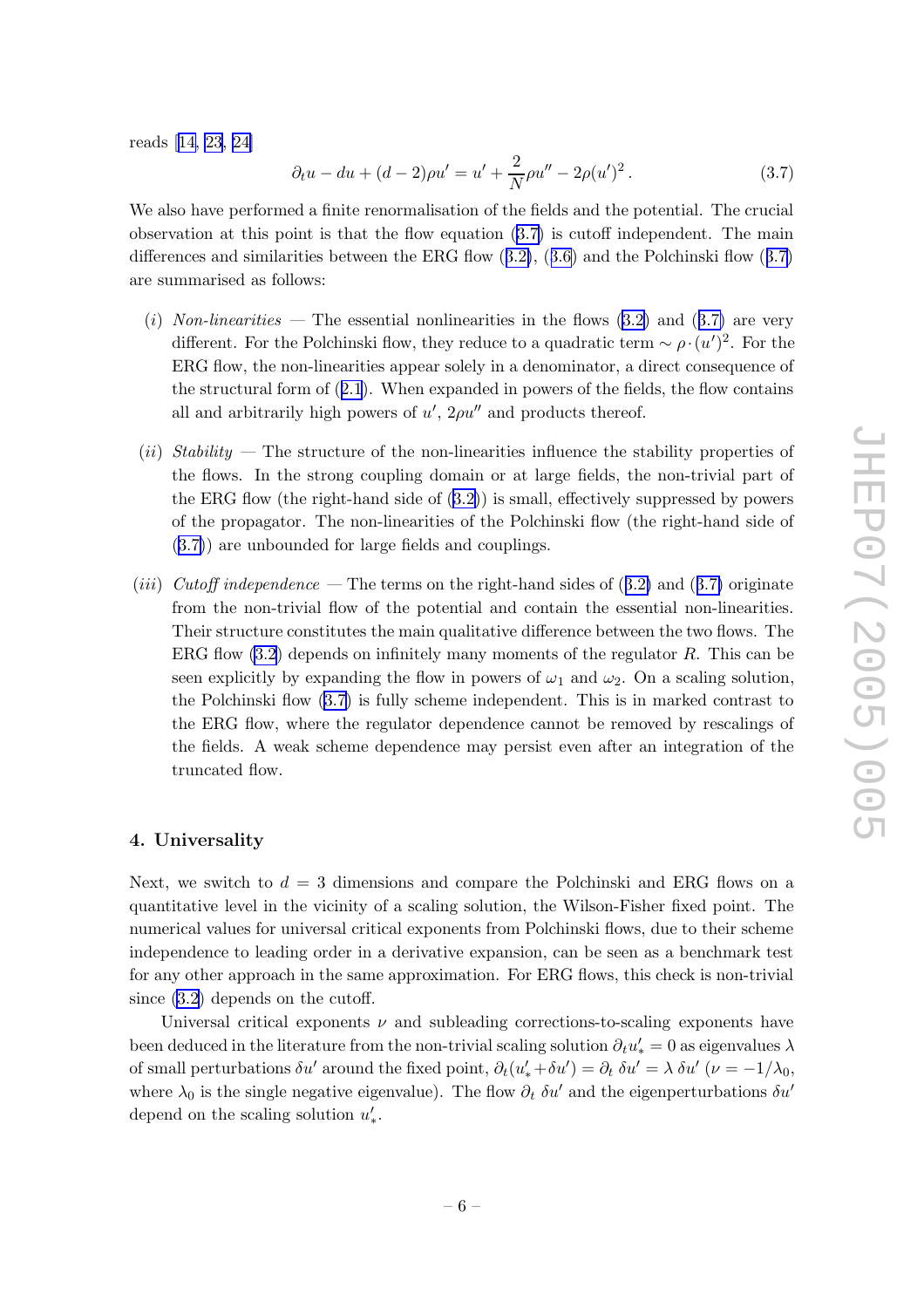<span id="page-9-0"></span>

Figure 1: Critical exponent  $\nu$  for various R,  $N = 1$ . The shaded region contains about 10<sup>3</sup> data points for various classes of cutoffs. We have indicated the sharp cutoff result (black line), the numerical result  $\nu_{\text{max}}$  at the upper boundary (blue line) and at the lower boundary  $\nu_{\text{min}} = \nu_{\text{opt}}$ (red line). The latter coincides with the result from the optimised ERG flow ([3.6\)](#page-6-0) and the Polchinski flow  $(3.7)$  $(3.7)$ . The physical value is also indicated (see text).

We begin with the ERG flow  $(3.2)$ . The maximal ranges of attainable values for the criticalexponents  $\nu(R)$ , for all N, has been discussed in [[25\]](#page-17-0). The main result is depicted in figure [1](#page-8-0) for  $N = 1$ , which contains  $\sim 10^3$  data points for  $\nu(R)$ , based on qualitatively different classes of cutoff functions including exponential, compact and algebraic ones, combinations thereof, discontinuous cutoffs and cutoffs with sliding scales. The main result represented by figure [1](#page-8-0) is that the range of values for  $\nu(R)$  is bounded both from above and from below. The numerical value at the upper bound

$$
\nu_{\max} = \max_{R} \ \nu(R),\tag{4.1}
$$

corresponds to the large-N limit  $\nu = 1$ . The upper boundary is achieved for a Callan-Symanzik type flow with mass-like regulator  $R \to k^2$ . In this limit, the corresponding flow ceases to be a wilsonian flow in the strict sense because the momentum integration in ([2.1\)](#page-3-0) is no longer cut-off in the ultraviolet limit. In the light of the optimisation, these flows have poor convergence and stability properties, and do not represent solutions to ([3.4\)](#page-6-0). This behaviour is equally reflected in the increasingly poor numerical convergence of solutions to [\(3.2\)](#page-5-0) for cutoffs with  $\nu$  in the vicinity of ([4.1\)](#page-8-0). Conversely, in the vicinity of the lower boundary

$$
\nu_{\min} = \min_{R} \ \nu(R) \,, \tag{4.2}
$$

the flows have good convergence and stability behaviour. Results  $\nu(R)$  from generic optimised flows are typically less than  $1\%$  away from the lower boundary  $(4.2)$  $(4.2)$ . Hence, the numerical value  $\nu_{\text{min}}$  and all regularisations leading to it, are distinguished. Most interestingly, the minimum  $(4.2)$  is achieved for the cutoff  $(3.5)$  $(3.5)$ ,

$$
\nu_{\rm opt} \stackrel{!}{=} \nu_{\rm min} \,. \tag{4.3}
$$

Therefore, the value ([4.3\)](#page-8-0) has maximal reliability in the present truncation and is taken as the physical prediction to this order.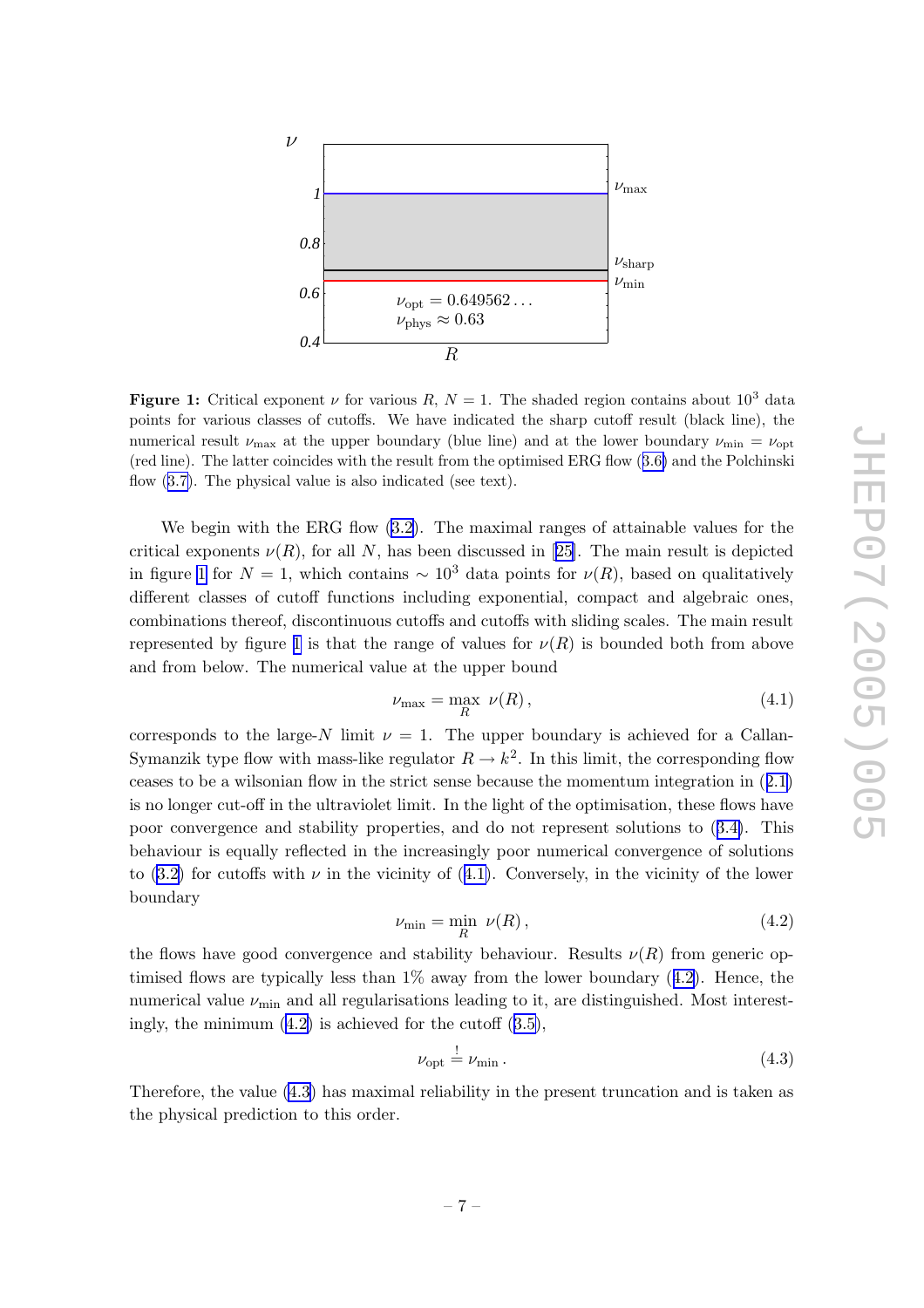<span id="page-10-0"></span>

|   | Polchinski      | $R_{\mathrm{opt}}$ |
|---|-----------------|--------------------|
|   |                 | $0.592083^a$       |
|   | $0.64956^{c,e}$ | $0.649562^a$       |
| 2 | $0.7082^d$      | $0.708211^a$       |
| 3 | $0.7611^d$      | $0.761123^a$       |
|   | $0.8043^{d}$    | $0.804348^a$       |

Table 1: Critical exponent  $\nu$  (see text).

Figure [1](#page-8-0) can also be interpreted in the light of the principle of minimum sensitivity (PMS) [\[26](#page-17-0)]. We emphasize that the latter is only applicable because  $\nu(R)$  is globally bounded. Then, the PMS condition corresponds to the choice of cutoffs  $R_{\text{PMS}}$ , for which  $\delta\nu(R)/\delta R$  vanishes. For one-parameter families of cutoffs  $R(b)$  parametrised by b, the PMS conditionoften has several solutions for  $b_{\rm PMS}$  and  $\nu_{\rm PMS}$ , e.g. [[27,](#page-17-0) [9](#page-15-0)]. Requiring that  $\nu(R)$  is 'globally' extremal with respect to the regularisation identifies both boundaries ([4.1\)](#page-8-0) and [\(4.3](#page-8-0)) as solutions of a global minimum sensitivity condition. Here, 'global' refers to the fact that the extrema in figure [1](#page-8-0) are achieved within the entire space of regulators R, and not just 'locally' for some n-parameter subclasses thereof (see [[25\]](#page-17-0)). Hence, the PMS condition by itself, neither locally nor globally, is sufficient to provide a unique physical prediction for  $\nu$ . In turn, the optimisation condition singles out a unique prediction: locally, for oneparameter families of cutoffs, it leads to values for  $\nu$  in the vicinity of ([4.3\)](#page-8-0) [[20\]](#page-16-0); globally, the value [\(4.3](#page-8-0)) is singled out straightaway. Hence, the optimisation which has let to the choice  $(3.5)$  $(3.5)$  is equivalent to a global extremisation of  $\nu(R)$ . This provides an explicit example for the more general result of[[9\]](#page-15-0), which states that the optimisation entails a minimum sensitivity condition, while the converse, in general, is not true.

We continue with a comparison of all critical exponents that have been published to date within both the optimised ERG flow  $(3.6)$  $(3.6)$  $(3.6)$  and the Polchinski flow  $(3.7)$  $(3.7)$ . These are: the critical exponent  $\nu$  (table [1\)](#page-9-0), the smallest correction-to-scaling exponent  $\omega$  (table 2) and the asymmetric corrections-to-scaling exponent  $\omega_5$  (table [3\)](#page-11-0). Based on the optimised ERG flow ([3.6\)](#page-6-0), the exponents  $\nu$  and  $\omega$  have been given for all N in [[25\]](#page-17-0) with up to six significantfigures (*a*). The exponent  $\omega_5$  has been computed in [[28\]](#page-17-0) for  $N = 1$  (*b*). Cutoff independence of the Polchinski flow implies unique results for universal eigenvalues. The critical exponents  $\nu$  and  $\omega$  have been computed with up to four significant digits in [[14\]](#page-16-0) for  $N = 1$  $N = 1$  $N = 1$  (c), and in [[23\]](#page-16-0) for  $N = 1, \ldots, 4$  (d). Results up to five digits for the exponents  $\nu, \omega$ and $\omega_5$  have recently been stated in [[29\]](#page-17-0) for  $N=1$  (e). Except for  $N=\infty$ , there are no published results based on the Polchinski flow for  $N > 4$ . However, it has recently been indicated[[30](#page-17-0)] that the results from Polchinski flow and optimised ERG flow also agree for  $N > 4$ . In the large N limit, the spread of  $\nu(R)$  with R is absent, and the results for critical exponents becomes unique,  $\nu(R) = 1$ , and  $\omega_n(R) = 2n - 1$ ,  $n = 1, 2, \dots$  in agreement with the corresponding limit of the Polchinski flow[[31\]](#page-17-0).

Hence, it is most remarkable that all universal critical exponents computed either from the Polchinski flow or from the optimised ERG flow, agree to all significant figures, for the leading and subleading critical exponents, and for different universality classes! This high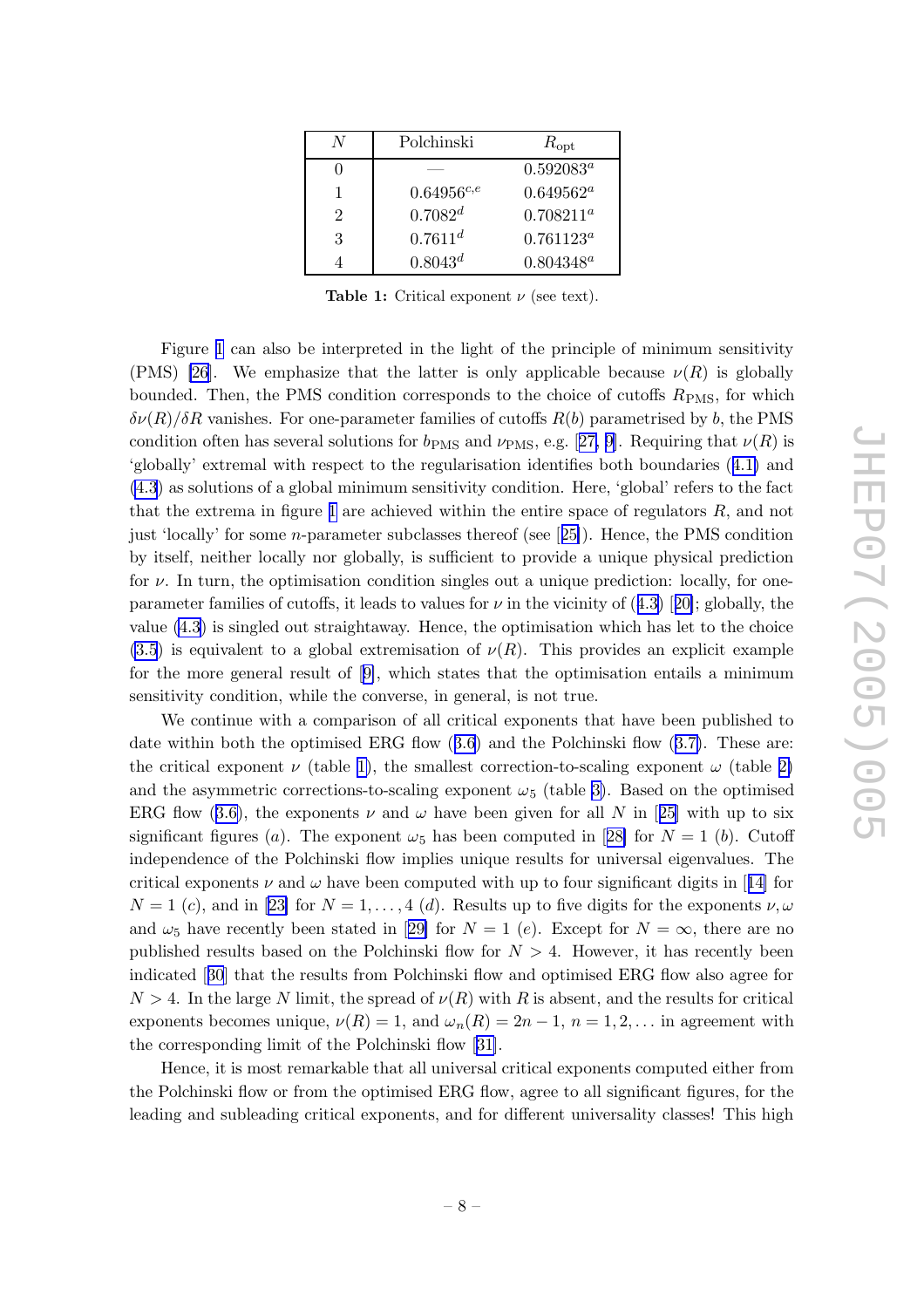<span id="page-11-0"></span>

|   | Polchinski            | $R_{\rm opt}$ |
|---|-----------------------|---------------|
|   |                       | $0.65788^a$   |
|   | $0.65574^{c,e}$       | $0.655746^a$  |
| 2 | $0.6712^{d}$          | $0.671221^a$  |
| 3 | $0.6998$ <sup>d</sup> | $0.699837^a$  |
|   | $0.7338^{d}$          | $0.733753^a$  |

Table 2: Subleading correction-to-scaling exponent  $\omega$ .

degree of coincidence leads to the important conjecture that the universal content of the partial differential equations ([3.6\)](#page-6-0) and [\(3.7\)](#page-7-0) is equivalent.<sup>1</sup>

#### 5. Stability

Next, we analyse the locality and stability structure of flows and show that the nonuniversal properties of RG flows in the vicinity of a scaling solution are vastly different. Consider the fixed point solution itself, which is non-universal and not measurable in any experiment. Using [\(3.7\)](#page-7-0), the nontrivial scaling solution with  $u'_{\star} \neq$  const. and  $\partial_t u'_{\star} = 0$  of the Polchinski RG obeys the differential equation

$$
2u'_{\star} - (d-2)\rho u''_{\star} = 2(u'_{\star})^2 - \frac{2}{N}\rho u'''_{\star} - \left(1 + \frac{2}{N} - 4\rho u'_{\star}\right)u''_{\star}.
$$
 (5.1)

For large fields, the scaling potential behaves as

$$
u_{\star}(\rho) \propto \rho + \text{subleading} \,. \tag{5.2}
$$

An analytical solution for  $N = \infty$  has been given in [[32\]](#page-17-0). On the level of the RG flow, this behaviour stems from a cancellation between the canonical scaling of the potential and its non-linear renormalisation. From ([5.2\)](#page-10-0), we conclude that the non-trivial quantum contributions to the Polchinski flow diverges like

$$
\partial_t u - du + (d - 2)\rho u' \propto \rho + \text{subleading} \tag{5.3}
$$

for large fields  $\rho$  close to a scaling solution. Within the optimised ERG, the non-trivial scaling solution, using [\(3.6\)](#page-6-0), obeys

$$
2u'_{\star} - (d-2)\rho u''_{\star} = -(N-1)\frac{u''_{\star}}{(1+u'_{\star})^2} - \frac{3u''_{\star} + 2\rho u'''_{\star}}{(1+u'_{\star} + 2\rho u''_{\star})^2}.
$$
 (5.4)

Analytical solutions for the limit  $N = \infty$  have been given in [\[33\]](#page-17-0). For  $N \neq \infty$ , and in the vicinity of  $\rho = 0$ , the scaling solution can be obtained analytically as a Taylor expansion in the field [\[25](#page-17-0)]. In the limit of large fields  $\rho \gg 1$ , we find

$$
u_{\star}(\rho) \propto \rho^{1+\alpha} + \text{subleading} \tag{5.5}
$$

<sup>&</sup>lt;sup>1</sup>After publication, an explicit map between  $(3.6)$  $(3.6)$  $(3.6)$  and  $(3.7)$  has been worked out by T.R. Morris in [hep-th/0503161](http://xxx.lanl.gov/abs/hep-th/0503161) .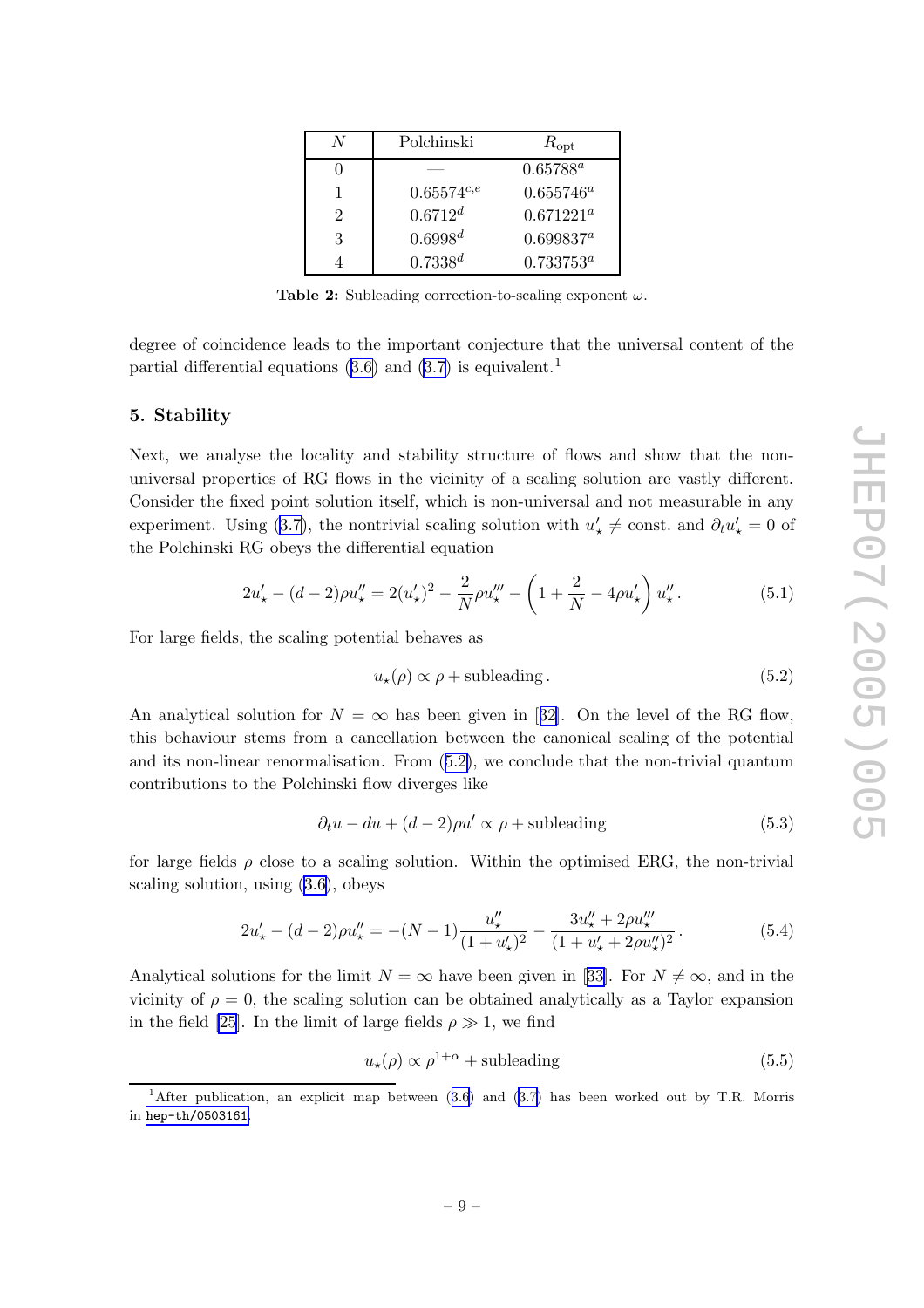| Polchinski | $1\mathrm{t}$ |
|------------|---------------|
| QQG7e      |               |

Table 3: Asymmetric correction-to-scaling exponent  $\omega_5$ .

<span id="page-12-0"></span>for arbitrary regulator, where  $\alpha = 2/(d-2)$  is positive for  $d > 2$ . Here, the large-field behaviour is solely due to the canonical scaling dimension of the fields. From ([5.4\)](#page-10-0), and for large fields  $\rho \gg 1$ , we conclude that the non-linear part of the ERG flow for the potential behaves as

$$
\partial_t u + du - (d-2)\rho u' \propto \rho^{-\alpha} + \text{subleading}.
$$
\n(5.6)

Hence, the right-hand side of ([5.6\)](#page-11-0) is suppressed for all  $d > 2$ .

More generally, the result ([5.6\)](#page-11-0) holds for generic ERG flows where the right-hand side of ([3.2](#page-5-0)) decays  $\propto 1/\omega$  for large  $\omega$ . The power-law behaviour is altered for cutoffs which effectively introduce non-localities due to their momentum structure, e.g. the mass-like cutoff (no large momentum decay), the sharp cutoff, or cutoffs with an algebraic largemomentumdecay like the quartic cutoff  $R \sim k^4/q^2$ , e.g. [[34](#page-17-0)]. They lead, respectively, to [\(5.6](#page-11-0)) with a large-field behaviour  $\propto \rho$ ,  $\propto \ln \rho$  and, in three dimensions,  $\propto \rho^{-3/2}$ . The different power law exponents  $\alpha(R)$  as a function of the cutoff are displayed in figure 2 for three dimensions. The minimum

$$
\alpha_{\min} = \min_{R} \ \alpha(R) \tag{5.7}
$$

is achieved for Callan-Symanzik type flows and the Polchinski flow,  $\alpha_{\min} = -1 < 0$ . A negative  $\alpha$  also indicates that an additional renormalisation of the flow is necessary due to an insufficiency in the integrating-out of momentum modes. This is well-known for Callan-Symanzik type flows [\[6\]](#page-15-0). We stress, however, that the set of flows with negative  $\alpha$  is of measure zero; generic ERG flows have positive  $\alpha$ . The sharp cutoff marks the boundary between ERG flows with insignificant ( $\alpha > 0$ ) and significant ( $\alpha < 0$ ) contributions for large fields, and hence the boundary between flows which are essentially local, respectively non-local, in the fields. The maximum

$$
\alpha_{\text{max}} = \max_{R} \ \alpha(R) \tag{5.8}
$$

is achieved for generic ERG flows including optimised ones,  $\alpha_{\text{max}} = 2/(d-2) > 0$ . Note that the few 'non-local' ERG flows with  $\alpha$  in the range  $[\alpha_{\min}, \alpha_{\text{sharp}}]$  lead to critical exponents  $\nu$  in figure [1](#page-8-0) in the range  $[\nu_{\text{max}}, \nu_{\text{sharp}}]$ , whereas all 'local' ERG flows with  $\alpha$  within  $[\alpha_{\rm sharp}, \alpha_{\rm max}]$  — the overwhelming majority of all ERG flows — lead to values within the narrow window  $[\nu_{\rm sharp}, \nu_{\rm min}]$  [\[25\]](#page-17-0). We conclude that flows with underlying non-localities have the tendency to deviate strongly from the physical theory and display a strong cutoff dependence, while local flows display only a weak cutoff dependence, thereby remaining close to the physical theory. In the Ising universality class, the exponent  $\nu$  from non-local (local) flows deviates between 10-50% (3-10%) from the physical value. This quantifies the link between the locality structure of the flow, its stability, and its vicinity to the physical theory.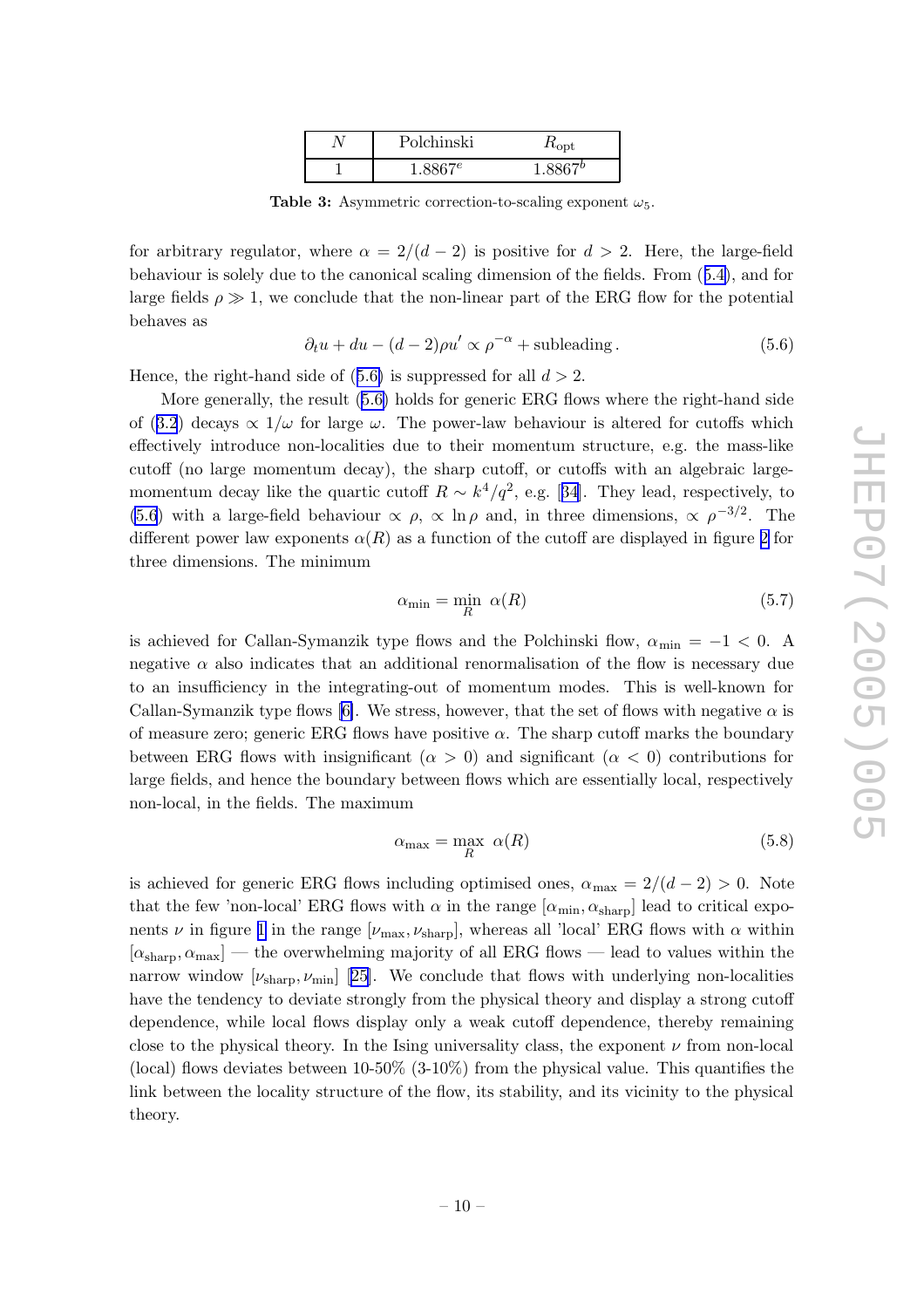

Figure 2: Large-field behaviour of wilsonian flows close to a critical point,  $d = 3$ . The shaded region indicates the range of values for  $\alpha(R)$  for various R. The sharp cutoff (black line) marks the boundary between flows with significant  $(\alpha < 0)$  and insignificant  $(\alpha > 0)$  contributions at large fields. Callan-Symanzik type flows and the Polchinski flow have  $\alpha = \alpha_{\min}$  (blue line), generic ERG flows have  $\alpha = \alpha_{\text{max}}$  (red line). Flows with an increased locality structure lead to improved results (see text).

Summarising, unlike the universal parts the non-universal scaling solutions derived from ERG or Polchinski flows are vastly different. This result also extends to the nonuniversal eigenperturbations at criticality. The non-trivial quantum corrections to the flow at large fields are strongly suppressed for generic ERG fows ([5.6\)](#page-11-0), while they remain large in the Polchinski case ([5.3\)](#page-10-0). This is a direct consequence of the structural differences in the basic flows  $(2.1)$  $(2.1)$  and  $(2.2)$  $(2.2)$ . Despite of having the same universal content, in the light of figure [2](#page-12-0) the optimised flow ([3.6\)](#page-6-0) and the Polchinski flow ([3.7\)](#page-7-0) have maximally distinct locality structures. Note that good locality properties of flows are at the root for stable numerical integrations, and the quantitative smallness of quantum corrections in large domains of field space improves the convergence of RG flows. Based on the result that ERG flows with increasing non-localities show an increasingly strong cutoff dependence, we expect that Polchinski flows display a similar behaviour as soon as the leading-order degeneracy with respect to the cutoff is lifted by higher order operators in extended truncation.

#### 6. Extensions

A global analysis of critical exponents in the full space of cutoffs has only been performed to leading order in the derivative expansion, which is the most important order as higher order effects should be suppressed proportional to the anomalous dimension  $\eta$  of the order of a few percent. Still, it is useful to briefly review the results achieved so far beyond leading order in the light of the preceeding discussion.

Within Polchinski flows, the leading order scheme independence is lost as soon as higher order derivative operators are taken into account [[14\]](#page-16-0). To order  $\mathcal{O}(\partial^n)$ , the flow depends explicitely on n scheme-dependent parameters which cannot be removed by further rescalings. To order  $\mathcal{O}(\partial^2)$ , a part of the cutoff dependence has been probed for different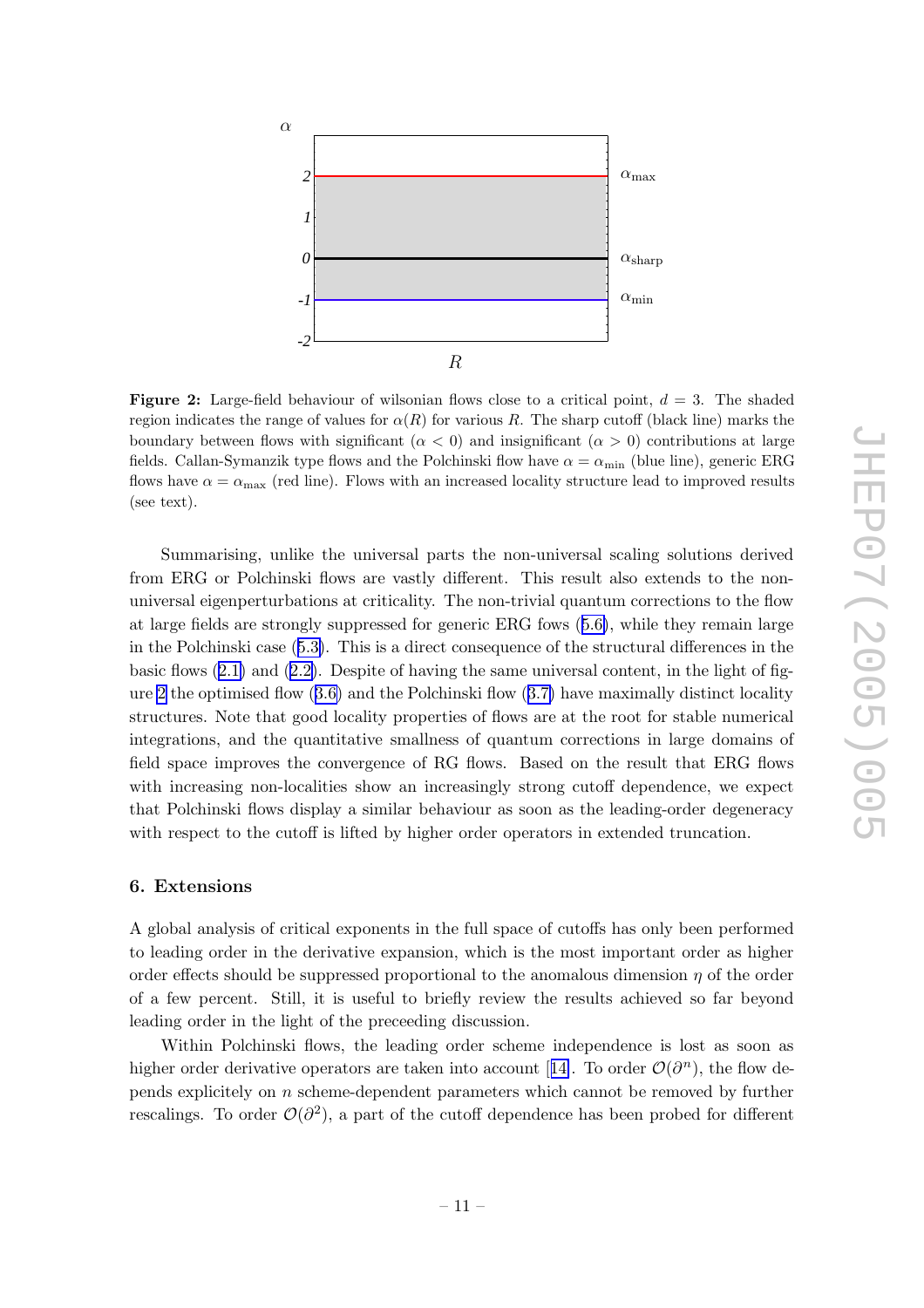<span id="page-14-0"></span>projectionson the anomalous dimension, i.e.  $[14, 24, 29, 30]$  $[14, 24, 29, 30]$  $[14, 24, 29, 30]$ . All published results for  $\nu$  and  $\eta$  to order  $\mathcal{O}(\partial^2)$  have in common that the spurious dependence on remaining unphysical cutoff parameters is monotonous, without displaying local extrema. The range of numerical results includes the physical values. Unfortunately, none of the truncations admits a minimum sensitivity condition, and further conditions have to be invoked to remove the scheme dependence. From a structural point of view, the comparatively strong cutoff dependence beyond leading order is not unexpected and fully in line with the stability considerations detailed in the preceeding section. It remains to be seen whether the next order in the expansion has a stabilising effect on the series[[30\]](#page-17-0).

Within the ERG, parts of the cutoff space have been probed quantitatively to order  $\mathcal{O}(\partial^2)$ [[35](#page-17-0)–[37](#page-17-0)] and to order  $\mathcal{O}(\partial^4)$  [[38](#page-17-0)]. Two observations have to be made in the present context: first of all, the critical exponents  $\nu$  and  $\eta$  remain bounded, similar to figure [1,](#page-8-0) in the parameter range considered. Furthermore, they attain local extrema as functions of the cutoff indicating the existence of a global boundary equivalent to those displayed in figure [1.](#page-8-0) The boundedness of  $\nu(R)$  within a given order of the derivative expansion is an important ingredient in the convergence of the series. Secondly, the set of stable flows, as identified through the optimisation, remains stable to higher orders: typically, flows with regulators R such that  $\nu(R)$  to leading order is in the vicinity of  $\nu_{\text{opt}}$  remain in the vicinity of the local extrema of  $\nu(R)$  even beyond leading order. This confirms the validity of the underlying optimisation. For sufficiently stable flows, higher order corrections remain quantitatively small, thus increasing the convergence of the derivative expansion[[20\]](#page-16-0).

Finally, we point out that the qualitative differences beyond leading order are also reflected in the explicit cutoff dependence of either flow. ERG flows depend only on 'global' properties of the regulator R through specific momentum integrals  $a_n(R)$  of the form

$$
a_n(R) \sim \int_0^\infty dy \frac{-y^{d/2+1-n} r'(y)}{[1+r(y)]^n}
$$

and similar [\[7\]](#page-15-0). This follows from expanding the flow ([3.2\)](#page-5-0) in powers of  $u'$  and  $u'+2\rho u''$ . The coefficients  $a_n(R)$  receive their main contributions for momenta  $q^2 \approx k^2$ . Therefore, small changes in the momentum behaviour of the cutoff  $R \to R + \delta R$  induce small changes in all coefficients  $a_n(R)$ . Furthermore, many different cutoff functions R can lead to equivalent sets of coefficients  $a_n$ . Hence, the precise small- or large-momentum structure of R is at best of subleading relevance to the flow. In turn, Polchinski flows in a derivative expansion depend both on 'global' and on 'local' characteristics of the regulator  $K(q^2/\Lambda^2)$ , and in particular on its derivatives at vanishing momenta. For example, the Polchinski flow for the wave function renormalisation depends on the ratio  $B(K) = K''(0)/K'(0)^2$ , and the anomalousdimension at criticality  $\eta$  is even proportional to  $B$  [[14\]](#page-16-0) (see also [[24,](#page-16-0) [29, 30\]](#page-17-0)). Small modifications in the cutoff  $K \to K + \delta K$  at small momenta can induce large changes in B including its sign, and, therefore, induce comparatively large alterations in the flow and the physical observables. These structural differences can be seen as a further indication for the increased stability of ERG flows as opposed to Polchinski flows.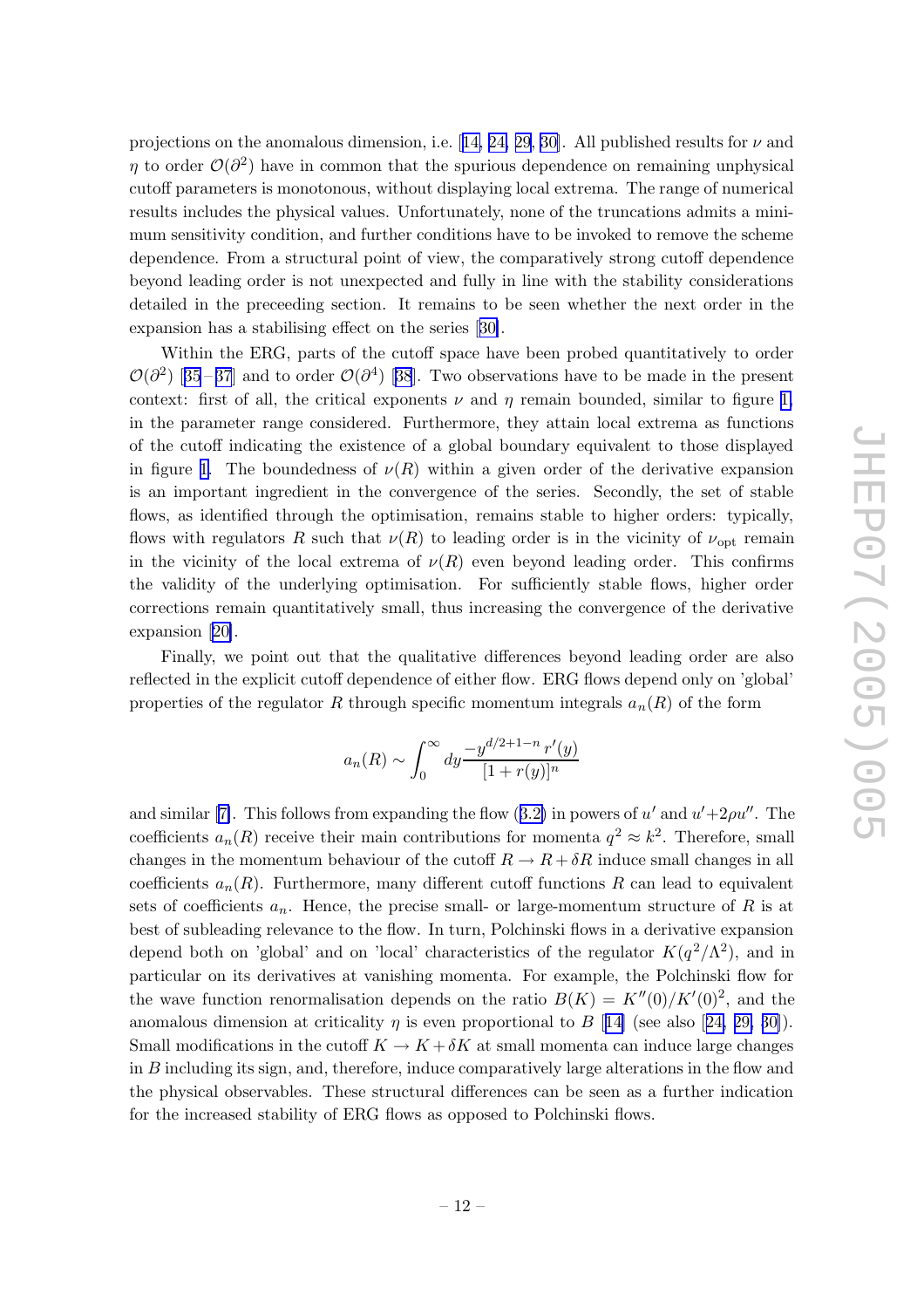#### <span id="page-15-0"></span>7. Discussion and conclusions

We compared several functional renormalisation group equations based on wilsonian cutoffs. The main structural differences between Polchinski flows and ERG flows are due to the non-linearities of their right-hand sides. In the literature, it has sometimes been argued that the simple non-linearities of the Polchinski flow ([2.2\)](#page-4-0) as opposed to those of ERG flows [\(2.1](#page-3-0)) are a benefit to the formalism. Here, we arrived at the opposite conclusion: the nonlinearities in ERG flows involve the inverse of  $\Gamma_k^{(2)}$ , and, therefore, guarantee that the flow remains small in large regions of field and momentum space. This structure implies that ERG flows are amiable to systematic expansions (e.g. in vertex functions) and allow for a straightforward optimisation, since truncational variations in the flow are suppressed in large parts of field space. On the other side, the non-linearities of the Polchinski flow appear to be algebraically simpler. The price to pay is that the flow remains non-trivial in a larger domain of field space, including the region of large fields. These differences in the locality and stability behaviour favour the flows ([2.1\)](#page-3-0) in particular for numerical implementations.

The structural differences have been made explicit within a derivative expansion. To leading order, critical exponents from the Polchinski flow are scheme independent and, therefore, serve as a benchmark test for functional RG flows in corresponding approximations. We have established the remarkable result that the optimised ERG flow ([3.6\)](#page-6-0) and the Polchinski flow  $(3.7)$  $(3.7)$  $(3.7)$  have identical universal eigenvalues, for all  $O(N)$  symmetric scalar theories, for the leading and subleading critical exponents, and for the asymmetric corrections-to-scaling exponent! This equivalence is non-trivial in that the corresponding flows [\(3.6](#page-6-0)) and ([3.7](#page-7-0)) differ substantially, both in their structure and in their non-universal scaling solutions. We conjecture that this result extends to all universal observables to leading order in the derivative expansion.

This equivalence, however, does not persist in an obvious manner beyond the leading order, where universal observables from Polchinski flows depend strongly on remaining unphysical parameters. This is in marked contrast to the results from ERG flows which remain bounded, similar to the leading order. The comparatively large cutoff sensitivity and the nontriviality of the Polchinski flow for large fields  $-$  a consequence of the nonlinearities in [\(2.2\)](#page-4-0) — require a better conceptual understanding before definite conclusions can be drawn concerning its convergence properties.

For ERG flows, on the other hand, a coherent picture has emerged. In given truncations, an appropriate optimisation leads to an increased stability of the flow. The cutoff dependence of physical observables is, thereby, largely reduced to a small range in the vicinity of the physical theory. This pattern is established quantitatively within a derivative expansion, both to leading order and beyond. The comparatively weak cutoff sensitivity of optimised flows and the triviality of the flow for large fields — a consequence of the non-linearities in  $(2.1)$  $(2.1)$  — are at the root for reliable applications of the formalism to more complex theories including QCD and gravity.

#### Acknowledgments

This work is supported by an EPSRC Advanced Fellowship.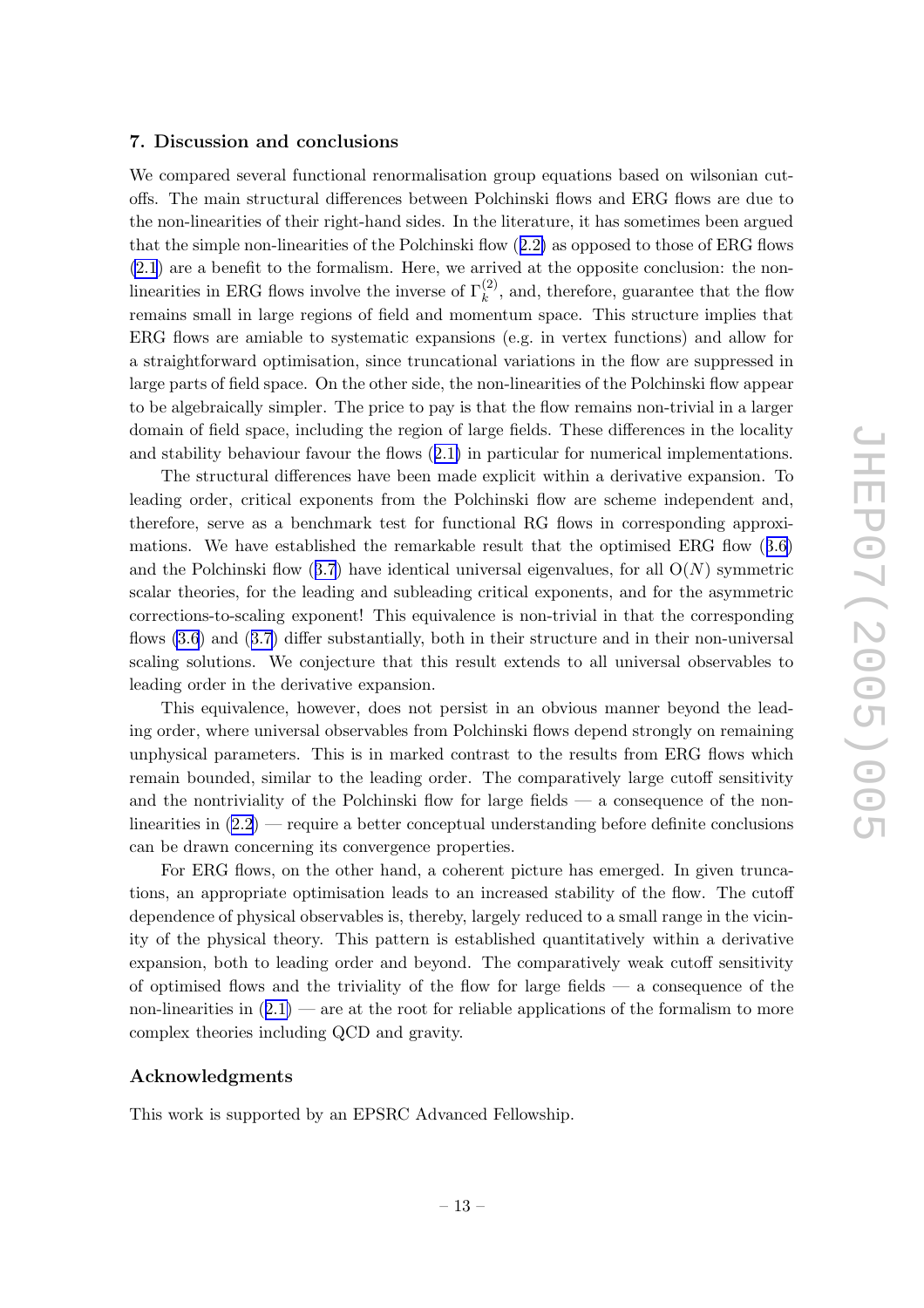#### <span id="page-16-0"></span>References

- [1] J. Zinn-Justin, Quantum field theory and critical phenomena, Oxford, Clarendon, 1989
- [2] J. Polchinski, Renormalization and effective lagrangians, [Nucl. Phys.](http://www-spires.slac.stanford.edu/spires/find/hep/www?j=NUPHA%2CB231%2C269) **B 231** (1984) 269.
- [3] C. Wetterich, *Exact evolution equation for the effective potential*, *[Phys. Lett.](http://www-spires.slac.stanford.edu/spires/find/hep/www?j=PHLTA%2CB301%2C90)* **B** 301 (1993) [90](http://www-spires.slac.stanford.edu/spires/find/hep/www?j=PHLTA%2CB301%2C90).
- [4] U. Ellwanger, Flow equations for N point functions and bound states, [Z. Physik](http://www-spires.slac.stanford.edu/spires/find/hep/www?j=ZEPYA%2CC62%2C503)  $C$  62 (1994) [503](http://www-spires.slac.stanford.edu/spires/find/hep/www?j=ZEPYA%2CC62%2C503) [[hep-ph/9308260](http://xxx.lanl.gov/abs/hep-ph/9308260)].
- [5] T.R. Morris, The exact renormalization group and approximate solutions , [Int. J. Mod. Phys.](http://www-spires.slac.stanford.edu/spires/find/hep/www?j=IMPAE%2CA9%2C2411) A 9 [\(1994\) 2411](http://www-spires.slac.stanford.edu/spires/find/hep/www?j=IMPAE%2CA9%2C2411) [[hep-ph/9308265](http://xxx.lanl.gov/abs/hep-ph/9308265)].
- [6] T.R. Morris, *Elements of the continuous renormalization group*, *[Prog. Theor. Phys. Suppl.](http://www-spires.slac.stanford.edu/spires/find/hep/www?j=PTPSA%2C131%2C395)* 131 [\(1998\) 395](http://www-spires.slac.stanford.edu/spires/find/hep/www?j=PTPSA%2C131%2C395) [[hep-th/9802039](http://xxx.lanl.gov/abs/hep-th/9802039)]; D.F. Litim and J.M. Pawlowski, *On gauge invariant wilsonian flows*, [hep-th/9901063](http://xxx.lanl.gov/abs/hep-th/9901063); C. Bagnuls and C. Bervillier, *Exact renormalization group equations: an introductory review*, [Phys. Rept.](http://www-spires.slac.stanford.edu/spires/find/hep/www?j=PRPLC%2C348%2C91) 348 (2001) 91 [[hep-th/0002034](http://xxx.lanl.gov/abs/hep-th/0002034)]; J. Berges, N. Tetradis and C. Wetterich, Non-perturbative renormalization flow in quantum field theory and statistical physics, [Phys. Rept.](http://www-spires.slac.stanford.edu/spires/find/hep/www?j=PRPLC%2C363%2C223) 363 (2002) 223 [[hep-ph/0005122](http://xxx.lanl.gov/abs/hep-ph/0005122)]; J. Polonyi, Lectures on the functional renormalization group method , Central Eur. J. Phys.00357120041 [[hep-th/0110026](http://xxx.lanl.gov/abs/hep-th/0110026)].
- [7] D.F. Litim, *Optimisation of the exact renormalisation group*, *[Phys. Lett.](http://www-spires.slac.stanford.edu/spires/find/hep/www?j=PHLTA%2CB486%2C92)* **B 486** (2000) 92 [[hep-th/0005245](http://xxx.lanl.gov/abs/hep-th/0005245)].
- [8] D.F. Litim, Optimised renormalisation group flows , Phys. Rev. D 64 [\(2001\) 105007](http://www-spires.slac.stanford.edu/spires/find/hep/www?j=PHRVA%2CD64%2C105007) [[hep-th/0103195](http://xxx.lanl.gov/abs/hep-th/0103195)].
- [9] D.F. Litim, Mind the gap , [Int. J. Mod. Phys.](http://www-spires.slac.stanford.edu/spires/find/hep/www?j=IMPAE%2CA16%2C2081) A 16 (2001) 2081 [[hep-th/0104221](http://xxx.lanl.gov/abs/hep-th/0104221)].
- [10] J.M. Pawlowski, D.F. Litim, S. Nedelko and L. von Smekal, *Infrared behaviour and fixed* points in Landau gauge QCD, [Phys. Rev. Lett.](http://www-spires.slac.stanford.edu/spires/find/hep/www?j=PRLTA%2C93%2C152002) **93** (2004) 152002 [[hep-th/0312324](http://xxx.lanl.gov/abs/hep-th/0312324)]; Infrared QCD and the renormalisation group , [hep-th/0410241](http://xxx.lanl.gov/abs/hep-th/0410241) ; Signatures of confinement in Landau gauge QCD , AIP Conf. Proc. 756 (2005) 278–280 [[hep-th/0412326](http://xxx.lanl.gov/abs/hep-th/0412326)].
- [11] M. Reuter and C. Wetterich, Effective average action for gauge theories and exact evolution equations, [Nucl. Phys.](http://www-spires.slac.stanford.edu/spires/find/hep/www?j=NUPHA%2CB417%2C181) **B 417** (1994) 181; B. Bergerhoff, D. Litim, S. Lola and C. Wetterich, Phase transition of N component superconductors, [Int. J. Mod. Phys.](http://www-spires.slac.stanford.edu/spires/find/hep/www?j=IMPAE%2CA11%2C4273) A 11 (1996) 4273 [[cond-mat/9502039](http://xxx.lanl.gov/abs/cond-mat/9502039)]; B. Bergerhoff, F. Freire, D. Litim, S. Lola and C. Wetterich, Phase diagram of superconductors, Phys. Rev. **B 53** [\(1996\) 5734](http://www-spires.slac.stanford.edu/spires/find/hep/www?j=PHRVA%2CB53%2C5734) [[hep-ph/9503334](http://xxx.lanl.gov/abs/hep-ph/9503334)]; J.M. Pawlowski, On wilsonian flows in gauge theories, [Int. J. Mod. Phys.](http://www-spires.slac.stanford.edu/spires/find/hep/www?j=IMPAE%2CA16%2C2105) **A 16** (2001) 2105; J.M. Pawlowski, On wilsonian flows in gauge theories , [Acta Phys. Slov.](http://www-spires.slac.stanford.edu/spires/find/hep/www?j=APSVC%2C52%2C475) 52 (2002) 475; D.F. Litim and J.M. Pawlowski, Renormalisation group flows for gauge theories in axial gauges, JHEP 09 [\(2002\) 049](http://jhep.sissa.it/stdsearch?paper=09%282002%29049) [[hep-th/0203005](http://xxx.lanl.gov/abs/hep-th/0203005)]; H. Gies, Running coupling in Yang-Mills theory: a flow equation study, [Phys. Rev.](http://www-spires.slac.stanford.edu/spires/find/hep/www?j=PHRVA%2CD66%2C025006)  $\bf{D}$  66 [\(2002\) 025006](http://www-spires.slac.stanford.edu/spires/find/hep/www?j=PHRVA%2CD66%2C025006) [[hep-th/0202207](http://xxx.lanl.gov/abs/hep-th/0202207)]; H. Gies, Renormalizability of gauge theories in extra dimensions, [Phys. Rev.](http://www-spires.slac.stanford.edu/spires/find/hep/www?j=PHRVA%2CD68%2C085015) D 68 (2003) [085015](http://www-spires.slac.stanford.edu/spires/find/hep/www?j=PHRVA%2CD68%2C085015) [[hep-th/0305208](http://xxx.lanl.gov/abs/hep-th/0305208)].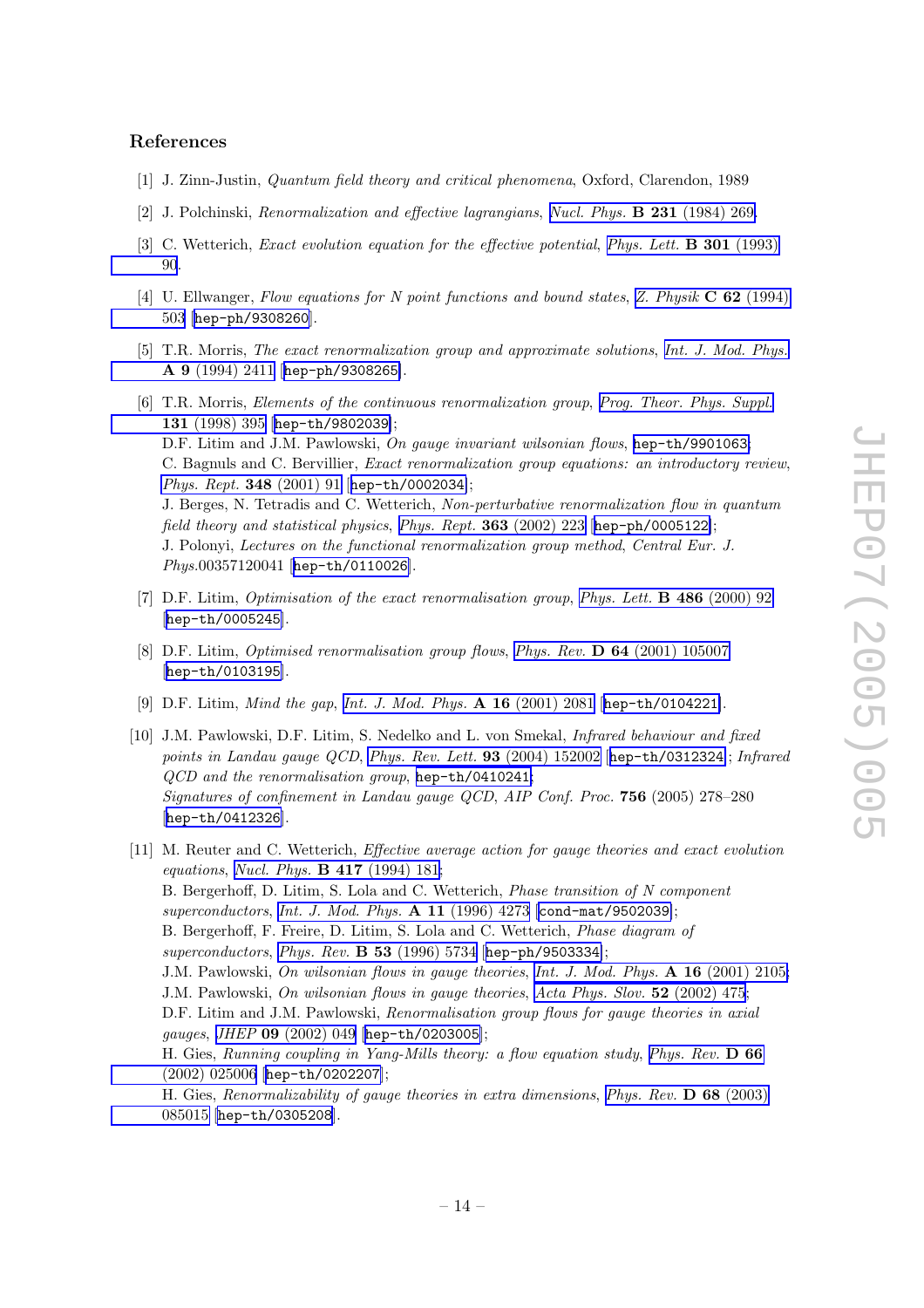- <span id="page-17-0"></span>[12] M. Reuter, Nonperturbative evolution equation for quantum gravity, [Phys. Rev.](http://www-spires.slac.stanford.edu/spires/find/hep/www?j=PHRVA%2CD57%2C971) D 57 (1998) [971](http://www-spires.slac.stanford.edu/spires/find/hep/www?j=PHRVA%2CD57%2C971) [[hep-th/9605030](http://xxx.lanl.gov/abs/hep-th/9605030)]; W. Souma, Non-trivial ultraviolet fixed point in quantum gravity, [Prog. Theor. Phys.](http://www-spires.slac.stanford.edu/spires/find/hep/www?j=PTPKA%2C102%2C181) 102 [\(1999\) 181](http://www-spires.slac.stanford.edu/spires/find/hep/www?j=PTPKA%2C102%2C181) [[hep-th/9907027](http://xxx.lanl.gov/abs/hep-th/9907027)]; O. Lauscher and M. Reuter, Is quantum Einstein gravity nonperturbatively renormalizable?, [Class. and Quant. Grav.](http://www-spires.slac.stanford.edu/spires/find/hep/www?j=CQGRD%2C19%2C483) 19 (2002) 483 [[hep-th/0110021](http://xxx.lanl.gov/abs/hep-th/0110021)]; R. Percacci and D. Perini, Constraints on matter from asymptotic safety, [Phys. Rev.](http://www-spires.slac.stanford.edu/spires/find/hep/www?j=PHRVA%2CD67%2C081503) D 67 [\(2003\) 081503](http://www-spires.slac.stanford.edu/spires/find/hep/www?j=PHRVA%2CD67%2C081503) [[hep-th/0207033](http://xxx.lanl.gov/abs/hep-th/0207033)]; D.F. Litim, Fixed points of quantum gravity, [Phys. Rev. Lett.](http://www-spires.slac.stanford.edu/spires/find/hep/www?j=PRLTA%2C92%2C201301) **92** (2004) 201301 [[hep-th/0312114](http://xxx.lanl.gov/abs/hep-th/0312114)]; A. Bonanno and M. Reuter, *Proper time flow equation for gravity*, *JHEP* 02 [\(2005\) 035](http://jhep.sissa.it/stdsearch?paper=02%282005%29035) [[hep-th/0410191](http://xxx.lanl.gov/abs/hep-th/0410191)].
- [13] D.F. Litim and J.M. Pawlowski, Completeness and consistency of renormalisation group  $flows, \ Phys. \ Rev. \ \mathbf{D} \ \mathbf{66} \ (2002) \ 025030 \ [\texttt{hep-th}/0202188].$
- [14] R.D. Ball, P.E. Haagensen, J.I. Latorre and E. Moreno, *Scheme independence and the exact* renormalization group, [Phys. Lett.](http://www-spires.slac.stanford.edu/spires/find/hep/www?j=PHLTA%2CB347%2C80)  $\bf{B}$  347 (1995) 80 [[hep-th/9411122](http://xxx.lanl.gov/abs/hep-th/9411122)].
- [15] J.I. Latorre and T.R. Morris, *Exact scheme independence*, *JHEP* 11 [\(2000\) 004](http://jhep.sissa.it/stdsearch?paper=11%282000%29004) [[hep-th/0008123](http://xxx.lanl.gov/abs/hep-th/0008123)].
- [16] S.B. Liao, On connection between momentum cutoff and the proper time regularizations , Phys. Rev. D 53 [\(1996\) 2020](http://www-spires.slac.stanford.edu/spires/find/hep/www?j=PHRVA%2CD53%2C2020) [[hep-th/9501124](http://xxx.lanl.gov/abs/hep-th/9501124)]; Operator cutoff regularization and renormalization group in Yang-Mills theory, Phys. Rev. D 56 [\(1997\) 5008](http://www-spires.slac.stanford.edu/spires/find/hep/www?j=PHRVA%2CD56%2C5008) [[hep-th/9511046](http://xxx.lanl.gov/abs/hep-th/9511046)].
- [17] G. Papp, B.J. Schäfer, H.J. Pirner and J. Wambach, On the convergence of the expansion of renormalization group flow equation, Phys. Rev.  $D$  61 [\(2000\) 096002](http://www-spires.slac.stanford.edu/spires/find/hep/www?j=PHRVA%2CD61%2C096002) [[hep-ph/9909246](http://xxx.lanl.gov/abs/hep-ph/9909246)]; O. Bohr, B.J. Schäfer and J. Wambach, Renormalization group flow equations and the phase transition in  $O(N)$  models, [Int. J. Mod. Phys.](http://www-spires.slac.stanford.edu/spires/find/hep/www?j=IMPAE%2CA16%2C3823)  $A 16 (2001) 3823$  [[hep-ph/0007098](http://xxx.lanl.gov/abs/hep-ph/0007098)]; A. Bonanno and D. Zappala, Towards an accurate determination of the critical exponents with the renormalization group flow equations, [Phys. Lett.](http://www-spires.slac.stanford.edu/spires/find/hep/www?j=PHLTA%2CB504%2C181) **B 504** (2001) 181 [[hep-th/0010095](http://xxx.lanl.gov/abs/hep-th/0010095)]; M. Mazza and D. Zappala, Proper time regulator and renormalization group flow , [Phys. Rev.](http://www-spires.slac.stanford.edu/spires/find/hep/www?j=PHRVA%2CD64%2C105013) D 64 [\(2001\) 105013](http://www-spires.slac.stanford.edu/spires/find/hep/www?j=PHRVA%2CD64%2C105013) [[hep-th/0106230](http://xxx.lanl.gov/abs/hep-th/0106230)].
- [18] D.F. Litim and J.M. Pawlowski, Predictive power of renormalisation group flows: a comparison, [Phys. Lett.](http://www-spires.slac.stanford.edu/spires/find/hep/www?j=PHLTA%2CB516%2C197) **B 516** (2001) 197 [[hep-th/0107020](http://xxx.lanl.gov/abs/hep-th/0107020)]; Perturbation theory and renormalisation group equations, Phys. Rev.  $\bf{D} 65$  [\(2002\) 081701](http://www-spires.slac.stanford.edu/spires/find/hep/www?j=PHRVA%2CD65%2C081701) [[hep-th/0111191](http://xxx.lanl.gov/abs/hep-th/0111191)].
- [19] D.F. Litim and J.M. Pawlowski, Wilsonian flows and background fields, [Phys. Lett.](http://www-spires.slac.stanford.edu/spires/find/hep/www?j=PHLTA%2CB546%2C279) **B 546** [\(2002\) 279](http://www-spires.slac.stanford.edu/spires/find/hep/www?j=PHLTA%2CB546%2C279) [[hep-th/0208216](http://xxx.lanl.gov/abs/hep-th/0208216)].
- [20] D.F. Litim, *Derivative expansion and renormalisation group flows*, *JHEP* 11 [\(2001\) 059](http://jhep.sissa.it/stdsearch?paper=11%282001%29059) [[hep-th/0111159](http://xxx.lanl.gov/abs/hep-th/0111159)].
- [21] G.R. Golner, Nonperturbative renormalization-group calculations for continuum spin systems, Phys. Rev. B 33 [\(1986\) 7863.](http://www-spires.slac.stanford.edu/spires/find/hep/www?j=PHRVA%2CB33%2C7863)
- [22] J.P. Blaizot, R. Mendez-Galain and N. Wschebor, Exact renormalization group calculation of the shift in  $T_c$  for the weakly interacting bose gas, [cond-mat/0311460](http://xxx.lanl.gov/abs/cond-mat/0311460).
- [23] J. Comellas and A. Travesset,  $O(N)$  models within the local potential approximation, [Nucl.](http://www-spires.slac.stanford.edu/spires/find/hep/www?j=NUPHA%2CB498%2C539) Phys. B 498 [\(1997\) 539](http://www-spires.slac.stanford.edu/spires/find/hep/www?j=NUPHA%2CB498%2C539) [[hep-th/9701028](http://xxx.lanl.gov/abs/hep-th/9701028)].
- [24] J. Comellas, Polchinski equation, reparameterization invariance and the derivative expansion , [Nucl. Phys.](http://www-spires.slac.stanford.edu/spires/find/hep/www?j=NUPHA%2CB509%2C662) B 509 (1998) 662 [[hep-th/9705129](http://xxx.lanl.gov/abs/hep-th/9705129)].